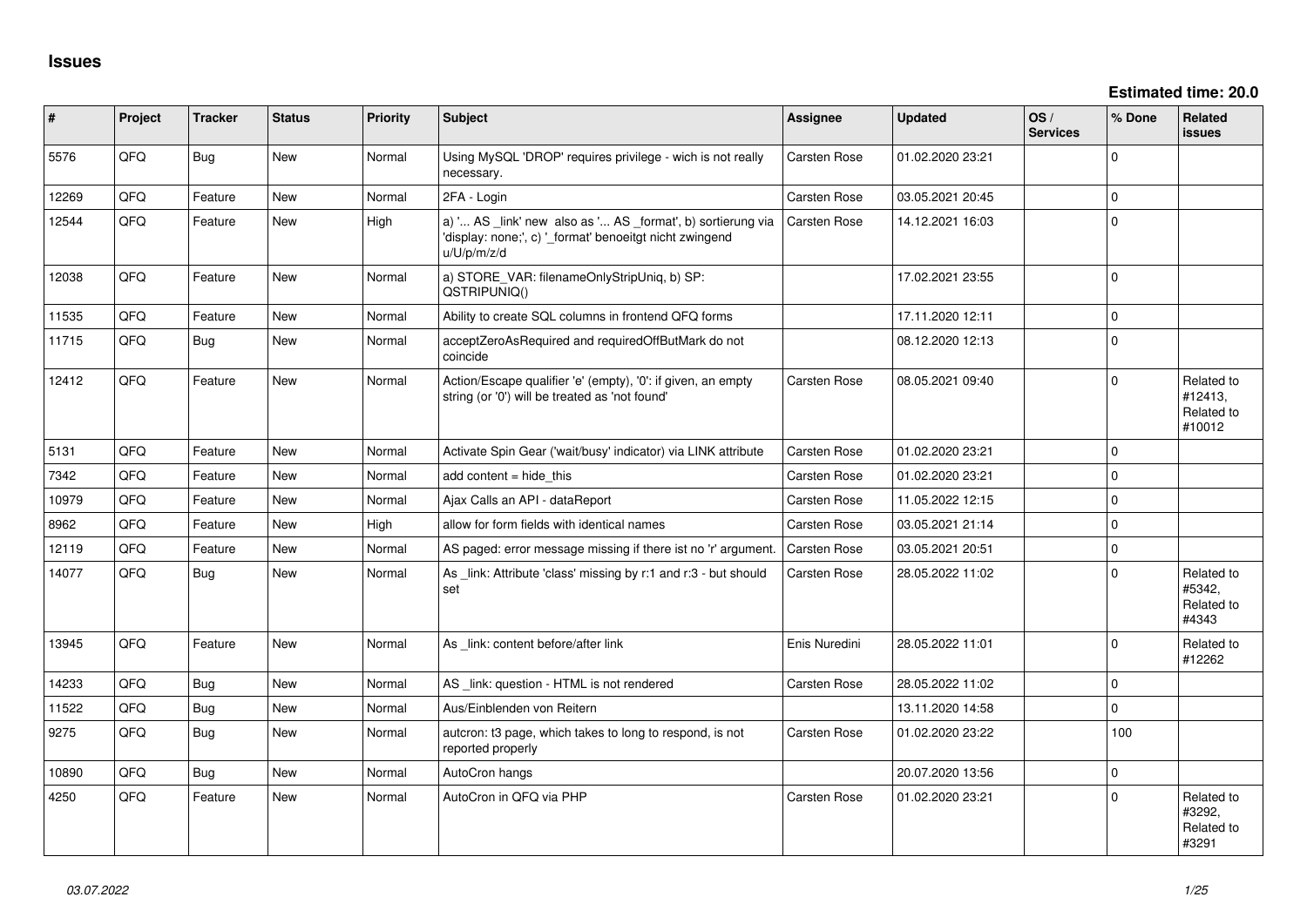| $\vert$ # | Project | <b>Tracker</b> | <b>Status</b> | <b>Priority</b> | Subject                                                                                              | <b>Assignee</b>     | <b>Updated</b>   | OS/<br><b>Services</b> | % Done         | Related<br>issues                             |
|-----------|---------|----------------|---------------|-----------------|------------------------------------------------------------------------------------------------------|---------------------|------------------|------------------------|----------------|-----------------------------------------------|
| 12146     | QFQ     | Feature        | New           | Normal          | Autocron Job: Anzeigen wann der naechste Job ausgefuehrt<br>wird, resp das er nicht ausgefuehrt wird | Carsten Rose        | 15.03.2021 15:23 |                        | $\mathbf 0$    |                                               |
| 8431      | QFQ     | Bug            | New           | High            | autocron.php with wrong path                                                                         | Carsten Rose        | 03.05.2021 21:14 |                        | $\mathbf 0$    |                                               |
| 13647     | QFQ     | Bug            | New           | Normal          | Autofocus funktioniert nicht auf Chrome                                                              | Benjamin Baer       | 19.03.2022 17:44 |                        | $\mathbf 0$    |                                               |
| 11893     | QFQ     | Feature        | New           | High            | Broken SIP: a) only report one time, b) only report in main<br>column                                | Carsten Rose        | 12.05.2021 12:13 |                        | $\mathbf 0$    | Related to<br>#12532,<br>Related to<br>#14187 |
| 9177      | QFQ     | <b>Bug</b>     | <b>New</b>    | Normal          | Bug? QFQ tries to save an action FE, which has real<br>existing column name                          | Carsten Rose        | 01.02.2020 23:22 |                        | $\mathbf 0$    |                                               |
| 9781      | QFQ     | Feature        | New           | Normal          | Button: CSS class to make buttons smaller                                                            | Carsten Rose        | 01.02.2020 23:22 |                        | $\pmb{0}$      |                                               |
| 13467     | QFQ     | Feature        | <b>New</b>    | Normal          | ChangeLog Generator                                                                                  | Carsten Rose        | 19.03.2022 17:46 |                        | $\mathbf 0$    | Related to<br>#11460                          |
| 13451     | QFQ     | Bug            | <b>New</b>    | Normal          | Character Counter / Max Character: Problem in Safari                                                 | Carsten Rose        | 15.04.2022 17:18 |                        | 0              |                                               |
| 12474     | QFQ     | Feature        | <b>New</b>    | Normal          | Check BaseConfigURL if it is given and the the last char is '/'                                      | Carsten Rose        | 03.05.2021 20:45 |                        | $\mathbf 0$    |                                               |
| 9853      | QFQ     | Feature        | New           | Normal          | Check das SQL / QFQ / Mail Logfile geschrieben wird                                                  |                     | 09.01.2020 11:15 |                        | $\mathbf 0$    |                                               |
| 11752     | QFQ     | Bug            | <b>New</b>    | Normal          | checkbox renders multiple input elements with same name                                              | Carsten Rose        | 17.12.2020 14:58 |                        | $\mathbf 0$    | Related to<br>#11750                          |
| 12163     | QFQ     | Feature        | <b>New</b>    | Normal          | Checkbox: table wrap                                                                                 | Carsten Rose        | 03.05.2021 20:51 |                        | $\mathbf 0$    |                                               |
| 11057     | QFQ     | Bug            | <b>New</b>    | High            | Checkboxes ohne span.checkmark im Report werden<br>ausgeblendet                                      | Benjamin Baer       | 03.05.2021 21:12 |                        | $\mathbf 0$    | Related to<br>#11039                          |
| 12476     | QFQ     | Feature        | New           | Normal          | clearMe: a) should trigger 'dirty', b) sticky on textarea resize                                     | Benjamin Baer       | 04.01.2022 08:40 |                        | $\mathbf 0$    | Related to<br>#9528                           |
| 7102      | QFQ     | Feature        | New           | Normal          | Comment sign in report: '#' and '--'                                                                 | Carsten Rose        | 01.02.2020 23:21 |                        | 0              |                                               |
| 12714     | QFQ     | Bug            | New           | Normal          | Conversion of GIF to PDF broken when GIF contains Alpha.                                             | Carsten Rose        | 19.03.2022 17:49 |                        | $\mathbf 0$    |                                               |
| 12327     | QFQ     | Bug            | New           | Normal          | Copy to clipboard: Glyphicon can not be changed                                                      | Carsten Rose        | 27.12.2021 17:59 |                        | $\mathbf 0$    |                                               |
| 12330     | QFQ     | Feature        | New           | Normal          | Copy to input field / text area / TinyMCE                                                            | Carsten Rose        | 07.04.2021 09:01 |                        | $\mathbf 0$    |                                               |
| 8089      | QFQ     | Feature        | <b>New</b>    | Normal          | Copy/Paste for FormElements                                                                          | <b>Carsten Rose</b> | 01.02.2020 23:22 |                        | 0              |                                               |
| 13843     | QFQ     | Feature        | New           | Normal          | Create JWT via QFQ                                                                                   | Carsten Rose        | 19.03.2022 17:42 |                        | 0              |                                               |
| 13841     | QFQ     | Feature        | New           | Normal          | Create PDF via iText - evaluate                                                                      | Carsten Rose        | 19.03.2022 17:42 |                        | $\mathbf 0$    |                                               |
| 9136      | QFQ     | Feature        | New           | Normal          | Create ZIP files with dynamic PDFs                                                                   | Carsten Rose        | 01.02.2020 23:22 |                        | $\overline{0}$ |                                               |
| 9348      | QFQ     | Feature        | New           | Normal          | defaultThumbnailSize: pre render thumbnails                                                          | Carsten Rose        | 12.06.2021 09:05 |                        | $\mathbf 0$    |                                               |
| 7481      | QFQ     | Feature        | New           | Normal          | Detect 'BaseUrl' automatically                                                                       | Carsten Rose        | 01.02.2020 23:21 |                        | $\mathbf 0$    |                                               |
| 13460     | QFQ     | <b>Bug</b>     | New           | Normal          | Doc: Password set/reset  password should not processed<br>with 'html encode'                         | Carsten Rose        | 19.03.2022 17:46 |                        | $\mathbf 0$    |                                               |
| 14377     | QFQ     | Bug            | New           | Normal          | Documentation > General Tips: white page after migration                                             | Enis Nuredini       | 19.06.2022 16:37 |                        | $\pmb{0}$      |                                               |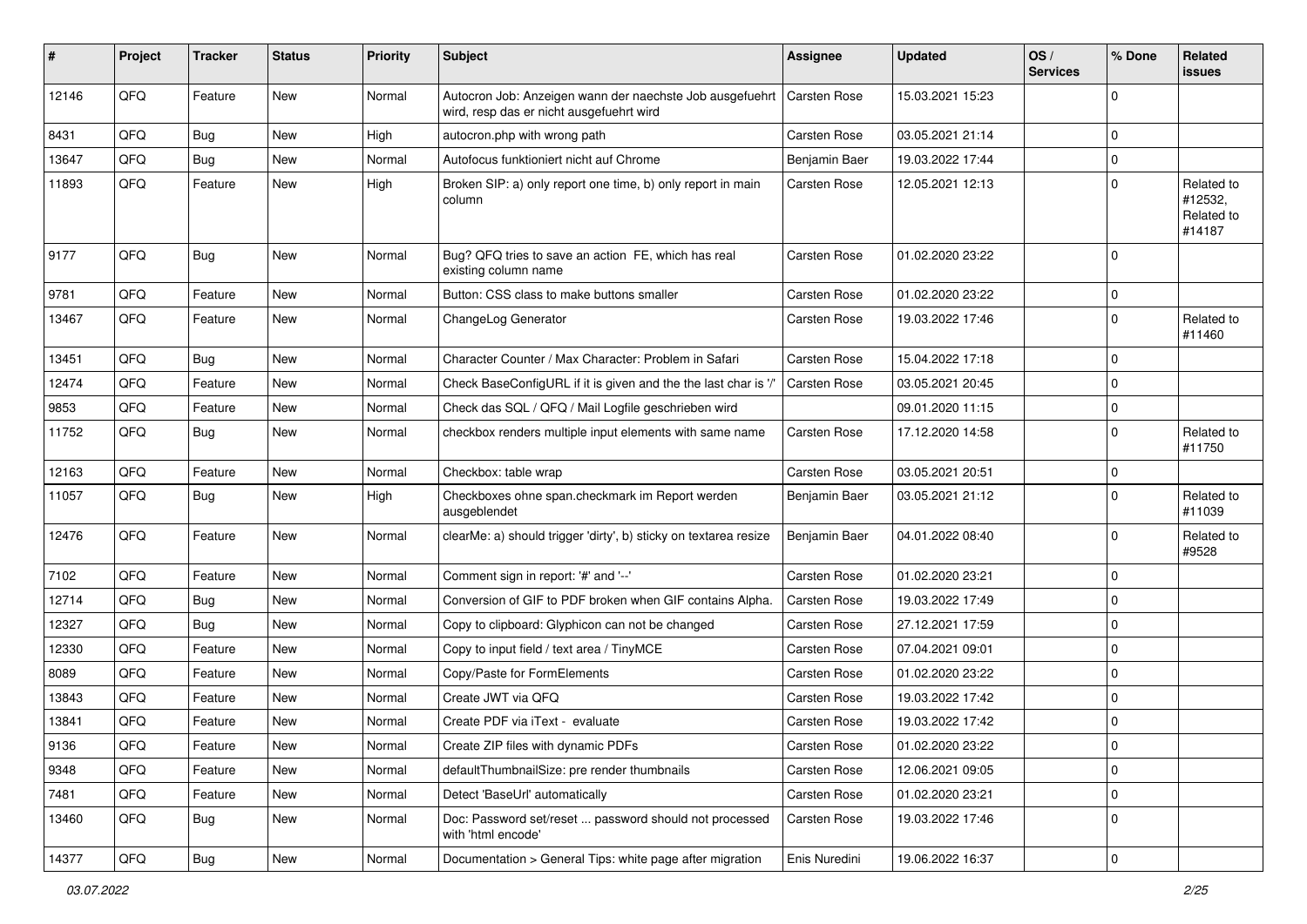| #     | Project | <b>Tracker</b> | <b>Status</b> | <b>Priority</b> | <b>Subject</b>                                                                                        | <b>Assignee</b>     | <b>Updated</b>   | OS/<br><b>Services</b> | % Done      | Related<br>issues                                |
|-------|---------|----------------|---------------|-----------------|-------------------------------------------------------------------------------------------------------|---------------------|------------------|------------------------|-------------|--------------------------------------------------|
| 12109 | QFQ     | Feature        | <b>New</b>    | Normal          | Donwload Link: Plain, SIP, Persistent Link, Peristent SIP -<br>new notation                           | Carsten Rose        | 03.05.2021 20:45 |                        | $\Omega$    | Related to<br>#12085                             |
| 5221  | QFQ     | <b>Bug</b>     | <b>New</b>    | High            | Download Dialog: Bleibt stehen in FF wenn Datei<br>automatisch gespeichert wird.                      | Carsten Rose        | 03.05.2021 21:14 |                        | $\Omega$    |                                                  |
| 10996 | QFQ     | Feature        | New           | Normal          | Download video via sip: no seek                                                                       | Carsten Rose        | 12.08.2020 14:18 |                        | $\Omega$    |                                                  |
| 6292  | QFQ     | Feature        | New           | Normal          | Download: File speichern mit Hash aber original Filename in<br>der Datenbank vermerken fuer Downloads | Carsten Rose        | 01.02.2020 23:21 |                        | $\Omega$    |                                                  |
| 12603 | QFQ     | Feature        | New           | Normal          | Dropdown (Select), Radio, checkbox:<br>itemListAlways={{!SELECT key, value}}                          | Carsten Rose        | 19.03.2022 17:47 |                        | $\Omega$    |                                                  |
| 10119 | QFQ     | Feature        | <b>New</b>    | Normal          | Dropdown (selectlist) & Type Ahead: format and catagorize<br>list                                     | <b>Carsten Rose</b> | 07.05.2020 09:36 |                        | $\Omega$    |                                                  |
| 12670 | QFQ     | Bug            | <b>New</b>    | High            | Dropdown-Menu classes können nicht mehr angegeben<br>werden                                           | Carsten Rose        | 07.12.2021 17:19 |                        | $\Omega$    |                                                  |
| 11504 | QFQ     | Feature        | New           | Normal          | Dynamic Update: Button text update for 'Save',' Close' &<br>'Delete'                                  | Carsten Rose        | 12.11.2020 23:44 |                        | $\Omega$    |                                                  |
| 4082  | QFQ     | Feature        | New           | Normal          | Dynamic Update: modeSql - useful default                                                              | Carsten Rose        | 01.02.2020 23:22 |                        | $\Omega$    |                                                  |
| 11195 | QFQ     | <b>Bug</b>     | New           | Low             | Dynamic Update: Note not updated if new text is empty<br>(v20.4)                                      |                     | 25.09.2020 11:14 |                        | $\Omega$    |                                                  |
| 7002  | QFQ     | Bug            | <b>New</b>    | Normal          | Dynamic Update: row does not disappear / appear                                                       | Carsten Rose        | 01.02.2020 23:22 |                        | $\mathbf 0$ |                                                  |
| 7109  | QFQ     | Feature        | New           | Normal          | Dynamic Updates: row/element hide                                                                     | Carsten Rose        | 01.02.2020 23:22 |                        | $\Omega$    | Has duplicate<br>#4081                           |
| 11460 | QFQ     | Feature        | <b>New</b>    | Normal          | Easier creation of changelog: gitchangelog                                                            | Carsten Rose        | 12.06.2021 10:20 |                        | $\Omega$    | Related to<br>#13467                             |
| 9783  | QFQ     | <b>Bug</b>     | <b>New</b>    | Normal          | Email with special characters                                                                         | <b>Carsten Rose</b> | 01.02.2020 23:22 |                        | $\mathbf 0$ |                                                  |
| 12989 | QFQ     | <b>Bug</b>     | <b>New</b>    | Normal          | empty string does not trigger dynamic update                                                          | Enis Nuredini       | 28.05.2022 11:09 |                        | $\Omega$    |                                                  |
| 10759 | QFQ     | Bug            | <b>New</b>    | Normal          | emptyMeansNull - Feld falsch aktualisiert                                                             |                     | 12.11.2020 23:45 |                        | $\Omega$    |                                                  |
| 3864  | QFQ     | Feature        | <b>New</b>    | Normal          | Encrypt / decrypt field                                                                               | Enis Nuredini       | 30.06.2022 16:29 |                        | $\Omega$    |                                                  |
| 13689 | QFQ     | <b>Bug</b>     | New           | Normal          | Enter auf Eingabefeld mit ungültigem Wert führt zu blurry<br>Seite                                    | Enis Nuredini       | 28.05.2022 10:53 |                        | $\Omega$    | Related to<br>#14245, Has<br>duplicate<br>#11891 |
| 12066 | QFQ     | <b>Bug</b>     | <b>New</b>    | High            | enterAsSubmit: Forward wird nicht ausgeführt                                                          | Enis Nuredini       | 29.05.2022 09:23 |                        | $\Omega$    |                                                  |
| 9013  | QFQ     | Bug            | <b>New</b>    | Normal          | Error in Twig template not handled                                                                    | Carsten Rose        | 20.10.2021 13:43 |                        | $\Omega$    |                                                  |
| 6677  | QFQ     | <b>Bug</b>     | <b>New</b>    | Normal          | Error message FE Action Element: no/wrong FE reference<br>who cause the problem.                      | Carsten Rose        | 01.02.2020 23:21 |                        | $\Omega$    |                                                  |
| 7547  | QFQ     | <b>Bug</b>     | <b>New</b>    | Normal          | Error Message in afterSave: wrong parameter column<br>reported                                        | Carsten Rose        | 01.02.2020 23:22 |                        | $\Omega$    |                                                  |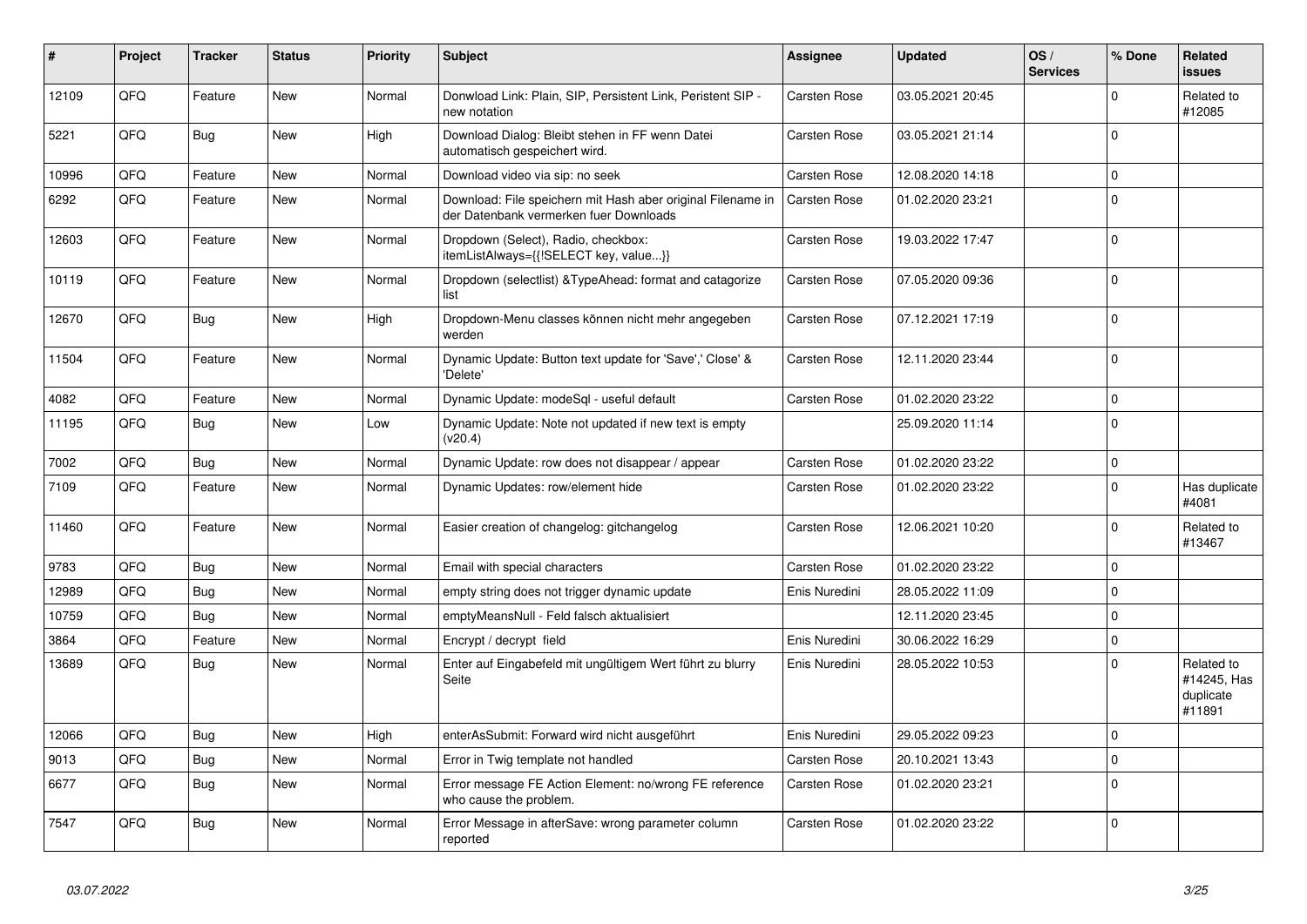| #     | Project | <b>Tracker</b> | <b>Status</b> | <b>Priority</b> | <b>Subject</b>                                                                                                   | <b>Assignee</b>     | <b>Updated</b>   | OS/<br><b>Services</b> | % Done       | <b>Related</b><br><b>issues</b>              |
|-------|---------|----------------|---------------|-----------------|------------------------------------------------------------------------------------------------------------------|---------------------|------------------|------------------------|--------------|----------------------------------------------|
| 6912  | QFQ     | Bug            | New           | Normal          | error Message Var 'deadline' already set in SIP - in Form<br>with FE.value={{deadline:R:::{{deadlinePeriod:Y}}}} | Carsten Rose        | 01.02.2020 23:21 |                        | $\Omega$     |                                              |
| 9127  | QFQ     | <b>Bug</b>     | <b>New</b>    | Normal          | Error Message: change 'roll over' color - text not readable                                                      | Carsten Rose        | 01.02.2020 23:22 |                        | $\Omega$     |                                              |
| 9128  | QFQ     | Feature        | New           | Normal          | Error Message: not replaced variables- a) replace back to<br>'{{', b) underline                                  | Carsten Rose        | 01.02.2020 23:22 |                        | $\mathbf 0$  | Related to<br>#9129                          |
| 10874 | QFQ     | Feature        | New           | Normal          | Erstellen eines Foreign Keys in der Tabelle "FormElement"                                                        |                     | 13.07.2020 10:11 |                        | $\Omega$     |                                              |
| 10324 | QFQ     | Bug            | New           | Normal          | Excel Export mit Template funktioniert nur, wenn Template<br>vor uid kommt                                       |                     | 30.03.2020 11:20 |                        | $\mathbf 0$  | Related to<br>#10257                         |
| 10976 | QFQ     | Feature        | New           | Normal          | Excel Export Verbesserungen                                                                                      | <b>Carsten Rose</b> | 06.08.2020 10:56 |                        | $\mathbf 0$  |                                              |
| 12024 | QFQ     | Feature        | New           | Normal          | Excel Export: text columns by default decode<br>htmlspeciachar()                                                 | Carsten Rose        | 17.02.2021 23:55 |                        | $\mathbf 0$  | Related to<br>#12022                         |
| 6594  | QFQ     | Feature        | New           | Normal          | Excel: on download, check if there is a valid sip                                                                | Carsten Rose        | 01.02.2020 23:21 |                        | $\mathbf 0$  |                                              |
| 14185 | QFQ     | Feature        | New           | Normal          | External/Autocron.php - better suitable directory                                                                | Support: System     | 28.05.2022 11:03 |                        | $\Omega$     |                                              |
| 8719  | QFQ     | Feature        | New           | Normal          | extraButtonLock: add support for 0/1                                                                             | Carsten Rose        | 01.02.2020 23:22 |                        | $\Omega$     |                                              |
| 9352  | QFQ     | Feature        | New           | Normal          | FE 'Native' fire slaveld, sqlAfter, sqlIns                                                                       | Carsten Rose        | 01.02.2020 23:22 |                        | $\mathbf{0}$ |                                              |
| 7812  | QFQ     | Feature        | New           | Normal          | FE 'Subrecord' - new option 'subrecordShowFilter',<br>'subrecordPaging'                                          | Carsten Rose        | 01.02.2020 23:22 |                        | $\Omega$     |                                              |
| 9531  | QFQ     | Bug            | New           | High            | FE File: Dynamic Update / modeSql / required detected even   Carsten Rose<br>it not set                          |                     | 11.06.2021 20:32 |                        | $\mathbf 0$  | Related to<br>#12398                         |
| 12040 | QFQ     | <b>Bug</b>     | New           | Normal          | FE Mode 'hidden' für zwei FEs auf einer Zeile                                                                    | <b>Carsten Rose</b> | 18.02.2021 10:13 |                        | 0            |                                              |
| 3547  | QFQ     | Bug            | New           | Normal          | FE of type 'note' causes writing of empty fields.                                                                | Carsten Rose        | 01.02.2020 23:21 |                        | $\Omega$     |                                              |
| 5559  | QFQ     | <b>Bug</b>     | New           | Normal          | FE.type = Upload: 'accept' might contain variables                                                               | Carsten Rose        | 11.05.2020 21:23 |                        | $\Omega$     |                                              |
| 8049  | QFQ     | <b>Bug</b>     | New           | Normal          | FE.type=note, column 'value': text moves some pixel to top<br>after save                                         | Carsten Rose        | 01.02.2020 23:22 |                        | $\mathbf 0$  |                                              |
| 9317  | QFQ     | <b>Bug</b>     | New           | Normal          | FE.type=note: with dynamic show/hidden an empty label<br>causes trouble                                          | Carsten Rose        | 01.02.2020 23:22 |                        | $\Omega$     |                                              |
| 7899  | QFQ     | Bug            | New           | High            | Fe.type=password / retype / required: always complain about<br>missing value                                     | Carsten Rose        | 03.05.2021 21:14 |                        | $\Omega$     |                                              |
| 10082 | QFQ     | <b>Bug</b>     | <b>New</b>    | Normal          | FE.type=SELECT - 'sanatize' Class                                                                                | <b>Carsten Rose</b> | 07.05.2020 09:36 |                        | $\mathbf 0$  | Related to<br>#10081                         |
| 12162 | QFQ     | Feature        | New           | Normal          | FE.type=sendmail: personalized mailing (several mails) via<br>template                                           | Carsten Rose        | 03.05.2021 20:45 |                        | $\mathbf 0$  |                                              |
| 9347  | QFQ     | Bug            | New           | High            | FE.type=upload with dynamic show/hidden: required not<br>detected                                                | Carsten Rose        | 12.06.2021 10:40 |                        | $\mathbf 0$  | Related to<br>#5305,<br>Related to<br>#12398 |
| 9533  | QFQ     | <b>Bug</b>     | New           | Normal          | FE.type=upload: Check in 'beforeSave' if upload is given                                                         | Carsten Rose        | 01.02.2020 23:22 |                        | 0            | Related to<br>#11523                         |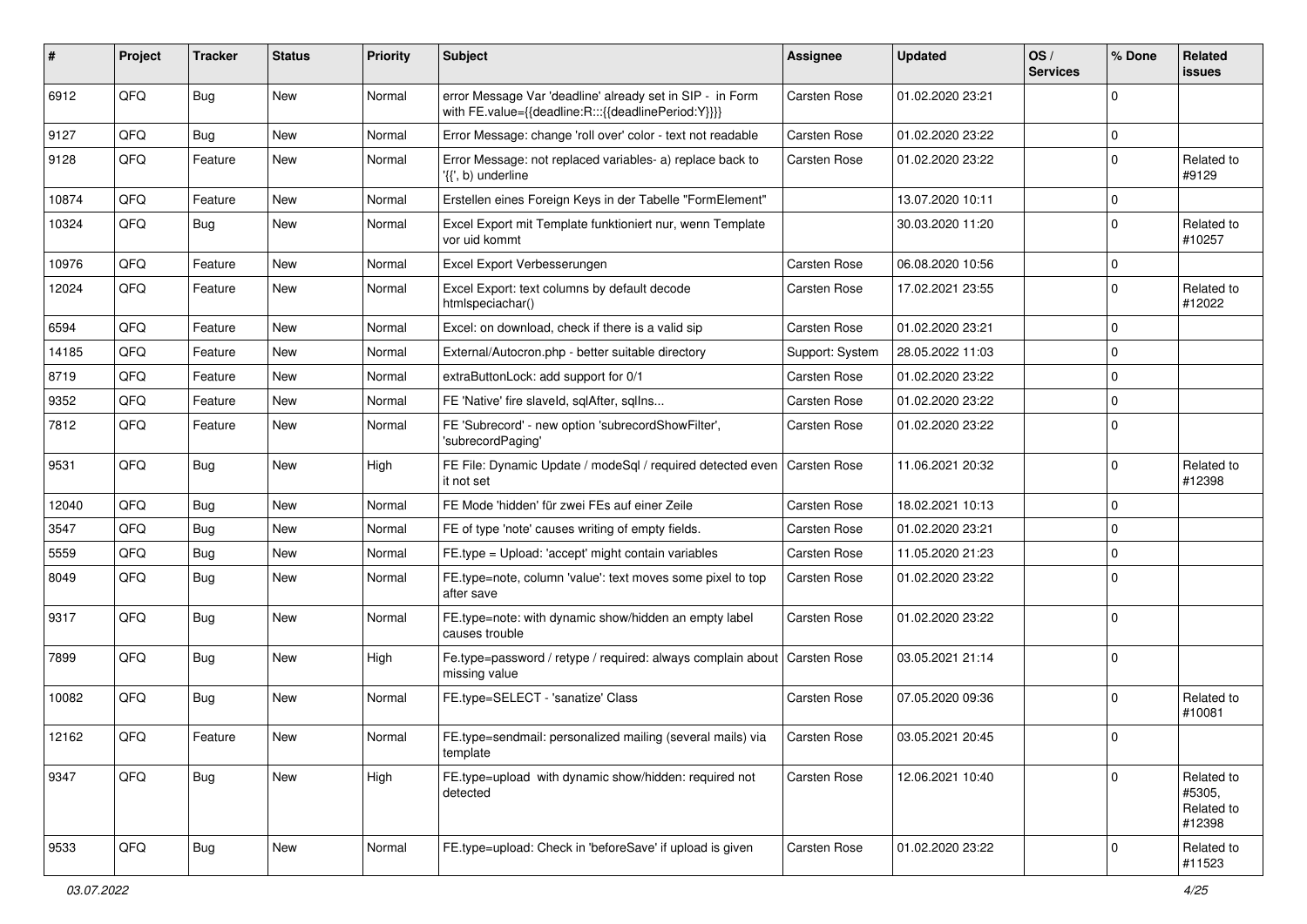| #     | Project | <b>Tracker</b> | <b>Status</b> | <b>Priority</b> | Subject                                                                                                                                             | <b>Assignee</b>     | <b>Updated</b>   | OS/<br><b>Services</b> | % Done      | Related<br><b>issues</b>                     |
|-------|---------|----------------|---------------|-----------------|-----------------------------------------------------------------------------------------------------------------------------------------------------|---------------------|------------------|------------------------|-------------|----------------------------------------------|
| 7512  | QFQ     | Bug            | <b>New</b>    | Normal          | FE: inputType=number >> 'pattern' is not respected                                                                                                  | <b>Carsten Rose</b> | 01.02.2020 23:22 |                        | 0           |                                              |
| 7920  | QFQ     | Feature        | <b>New</b>    | Normal          | FE: Syntax Highlight, Zeinlenumbruch                                                                                                                | <b>Carsten Rose</b> | 01.02.2020 10:03 |                        | 0           |                                              |
| 10937 | QFQ     | <b>Bug</b>     | <b>New</b>    | Normal          | Fehler mit abhängigen Select- Feldern beim Positionieren                                                                                            | <b>Carsten Rose</b> | 12.11.2020 23:45 |                        | 0           |                                              |
| 4413  | QFQ     | Feature        | <b>New</b>    | Normal          | fieldset: show/hidden, modeSql, dynamicUpdate                                                                                                       | <b>Carsten Rose</b> | 09.02.2022 15:19 |                        | 0           |                                              |
| 6462  | QFQ     | Bug            | <b>New</b>    | Normal          | File Upload: Nutzlose Fehlermeldung wenn Datei zu gross                                                                                             | Carsten Rose        | 01.02.2020 23:21 |                        | 0           | Related to<br>#6139                          |
| 13716 | QFQ     | Bug            | <b>New</b>    | High            | Firefox ask to store username/password                                                                                                              | Enis Nuredini       | 30.05.2022 09:31 |                        | 0           | Related to<br>#13827                         |
| 8336  | QFQ     | Feature        | <b>New</b>    | Normal          | Form > modified > Close New: a) Optional disable popup, b)<br>custom text, c) mode on save: close stay                                              | Carsten Rose        | 01.02.2020 23:22 |                        | 0           | Related to<br>#8335                          |
| 10763 | QFQ     | Feature        | <b>New</b>    | Normal          | form accessed and submitted despite logout?                                                                                                         |                     | 16.06.2020 11:43 |                        | 0           |                                              |
| 11716 | QFQ     | Feature        | <b>New</b>    | Normal          | Form an beliebiger Stelle im Report anzeigen                                                                                                        |                     | 09.12.2020 09:47 |                        | 0           |                                              |
| 9602  | QFQ     | Feature        | New           | Normal          | Form definition as JSON                                                                                                                             | <b>Carsten Rose</b> | 01.02.2020 23:21 |                        | 0           | Related to<br>#9600                          |
| 4756  | QFQ     | Bug            | New           | Normal          | Form dirty even nothing changes                                                                                                                     | <b>Carsten Rose</b> | 11.12.2019 16:16 |                        | 0           |                                              |
| 14322 | QFQ     | Bug            | <b>New</b>    | Normal          | Form Load: by default no scroll (save & close should be<br>visible)                                                                                 | Enis Nuredini       | 15.06.2022 14:12 |                        | $\Omega$    | Related to<br>#14321,<br>Related to<br>#6232 |
| 14245 | QFQ     | Bug            | <b>New</b>    | Normal          | Form Save Btn bleibt disabled wenn Datumsfeld über<br>Datepicker geändert                                                                           | Enis Nuredini       | 27.05.2022 13:45 |                        | 0           | Related to<br>#13689                         |
| 12581 | QFQ     | Bug            | <b>New</b>    | Normal          | Form.forward=close: Record 'new' in new browser tab ><br>save (& close) >> Form is not reloaded with new created<br>record id and stays in mode=new | Carsten Rose        | 19.03.2022 17:48 |                        | 0           |                                              |
| 9773  | QFQ     | Bug            | <b>New</b>    | Normal          | form.parameter.formModeGlobal=requiredOff                                                                                                           | Carsten Rose        | 01.02.2020 15:56 |                        | 0           |                                              |
| 6289  | QFQ     | Feature        | <b>New</b>    | Normal          | Form: Log                                                                                                                                           | Carsten Rose        | 01.02.2020 23:21 |                        | 0           |                                              |
| 12156 | QFQ     | Feature        | New           | Normal          | Form: Optional disable 'leave page'                                                                                                                 |                     | 03.05.2021 20:45 |                        | 0           |                                              |
| 12468 | QFQ     | <b>Bug</b>     | <b>New</b>    | Urgent          | Form: update Form.title after save                                                                                                                  | <b>Carsten Rose</b> | 03.05.2021 21:12 |                        | 0           |                                              |
| 9537  | QFQ     | Feature        | <b>New</b>    | Normal          | FormEditor: Edit fieldset in FrontEnd                                                                                                               | <b>Carsten Rose</b> | 01.02.2020 23:22 |                        | 0           |                                              |
| 8083  | QFQ     | Bug            | <b>New</b>    | High            | FormEditor: primary table list does not respect<br>'indexDb={{indexData:Y}}'                                                                        | Carsten Rose        | 03.05.2021 21:14 |                        | 0           | Has duplicate<br>#6678                       |
| 14395 | QFQ     | Support        | New           | Normal          | FormEditor: Virtual table columns                                                                                                                   | Enis Nuredini       | 21.06.2022 16:09 |                        | $\mathbf 0$ |                                              |
| 7890  | QFQ     | Bug            | New           | Normal          | FormElement 'required': extraButtonInfo not aligned                                                                                                 | Carsten Rose        | 11.06.2021 21:17 |                        | $\mathbf 0$ | Related to<br>#11517                         |
| 10322 | QFQ     | Bug            | New           | Normal          | FormElement / Radio: missing column 'enum' >> FE not<br>reported                                                                                    | Carsten Rose        | 07.05.2020 09:37 |                        | 0           |                                              |
| 6602  | QFQ     | Feature        | New           | Normal          | Formlet: in Report auf Mausklick ein mini-form oeffnen                                                                                              | Carsten Rose        | 11.12.2019 16:16 |                        | $\mathbf 0$ |                                              |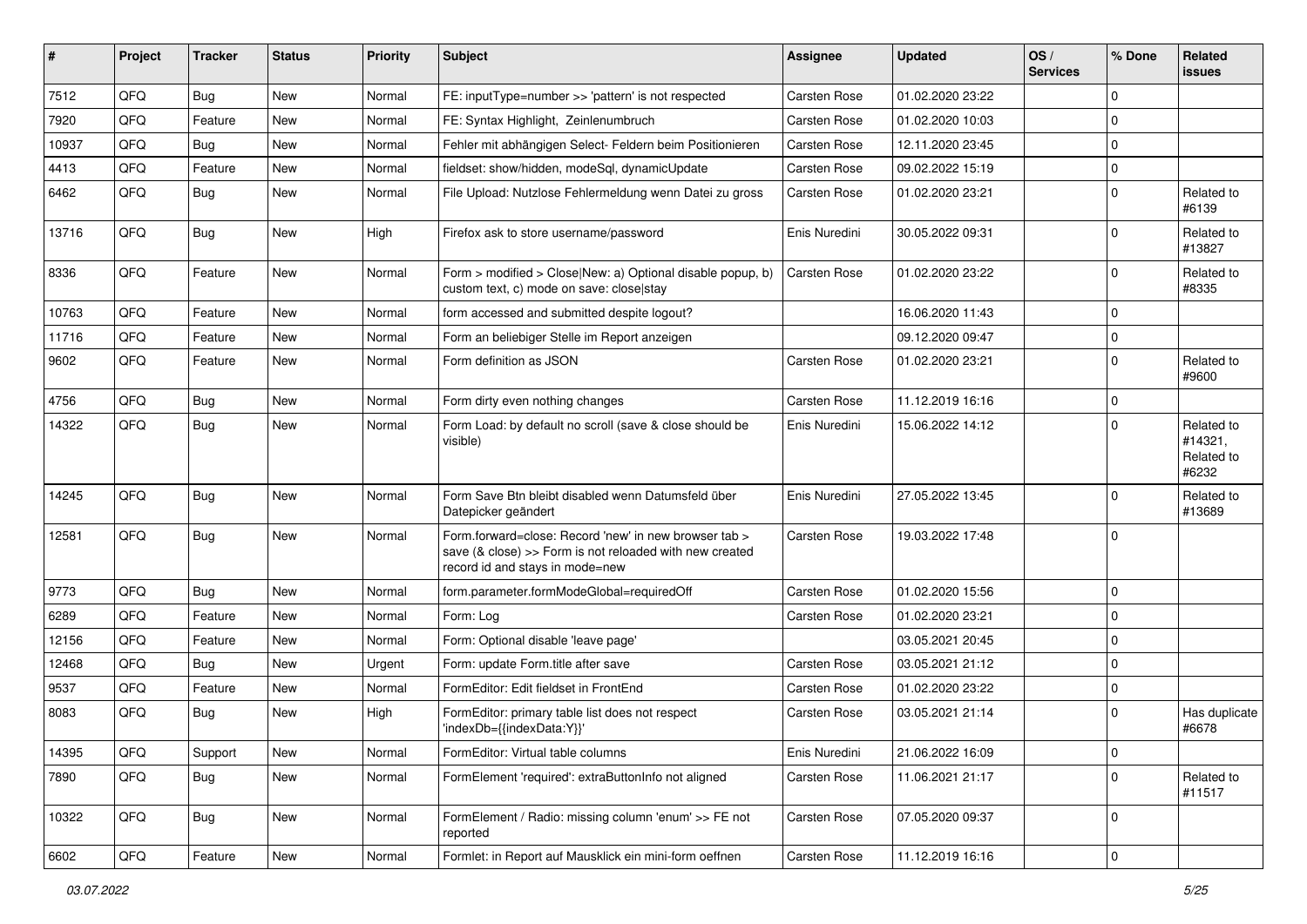| $\vert$ # | Project | <b>Tracker</b> | <b>Status</b> | <b>Priority</b> | <b>Subject</b>                                                                           | <b>Assignee</b> | <b>Updated</b>   | OS/<br><b>Services</b> | % Done      | Related<br>issues                                                     |
|-----------|---------|----------------|---------------|-----------------|------------------------------------------------------------------------------------------|-----------------|------------------|------------------------|-------------|-----------------------------------------------------------------------|
| 6609      | QFQ     | Feature        | <b>New</b>    | Normal          | Formlet: JSON API erweitern                                                              | Carsten Rose    | 01.02.2020 23:21 |                        | 50          |                                                                       |
| 8891      | QFQ     | <b>Bug</b>     | New           | High            | formSubmitLog: do not log passwords                                                      | Enis Nuredini   | 25.03.2022 09:06 |                        | $\pmb{0}$   |                                                                       |
| 11702     | QFQ     | Feature        | New           | Normal          | HTML Special Char makes no sense for 'allbut' if '&' is<br>forbidden                     | Carsten Rose    | 07.12.2021 16:35 |                        | $\pmb{0}$   | Related to<br>#5112,<br>Related to<br>#14320                          |
| 12480     | QFQ     | Feature        | New           | Normal          | If QFQ upgrade is running, block further request                                         | Carsten Rose    | 03.05.2021 20:45 |                        | $\pmb{0}$   |                                                                       |
| 8217      | QFQ     | Feature        | New           | Normal          | if-elseif-else construct                                                                 | Carsten Rose    | 16.03.2021 18:41 |                        | $\pmb{0}$   | Related to<br>#10716                                                  |
| 7660      | QFQ     | Feature        | <b>New</b>    | Normal          | IMAP: import mails to DB, move / delete mails                                            | Carsten Rose    | 01.02.2020 09:52 |                        | $\pmb{0}$   |                                                                       |
| 12513     | QFQ     | Bug            | New           | High            | Implement server side check of maxlength                                                 | Carsten Rose    | 07.12.2021 17:19 |                        | $\pmb{0}$   |                                                                       |
| 14091     | QFQ     | <b>Bug</b>     | <b>New</b>    | Normal          | inconsistent template path for twig                                                      | Carsten Rose    | 19.04.2022 18:36 |                        | $\mathbf 0$ |                                                                       |
| 14305     | QFQ     | Bug            | <b>New</b>    | Normal          | Inline Report editing does not create history entries                                    | Carsten Rose    | 10.06.2022 11:55 |                        | $\pmb{0}$   |                                                                       |
| 10593     | QFQ     | Feature        | <b>New</b>    | Normal          | label2: text behind input element                                                        | Carsten Rose    | 16.05.2020 10:57 |                        | $\pmb{0}$   |                                                                       |
| 8702      | QFQ     | Feature        | <b>New</b>    | Normal          | Load Record which is locked: missing user info                                           | Carsten Rose    | 11.12.2019 16:16 |                        | $\mathbf 0$ | Related to<br>#9789                                                   |
| 12490     | QFQ     | Feature        | <b>New</b>    | Normal          | Loading Plugins in QFQ - see what tinymce does. (lazy<br>loading)                        | Benjamin Baer   | 08.06.2022 10:37 |                        | $\mathbf 0$ | Related to<br>#12611.<br>Related to<br>#10013,<br>Related to<br>#7732 |
| 9777      | QFQ     | Feature        | <b>New</b>    | Normal          | Logging QFQ Variables                                                                    | Carsten Rose    | 16.12.2019 17:17 |                        | $\pmb{0}$   |                                                                       |
| 2361      | QFQ     | Feature        | <b>New</b>    | Normal          | Logging wer/wann/wo welches Formular aufgerufen hat                                      | Carsten Rose    | 11.12.2019 16:15 |                        | $\pmb{0}$   | Related to<br>#4432,<br>Related to<br>#7480                           |
| 3504      | QFQ     | Feature        | <b>New</b>    | Normal          | Logging: welche Action FEs werden wann wie ausgefuehrt                                   | Carsten Rose    | 01.02.2020 23:21 |                        | $\mathbf 0$ | Related to<br>#5458,<br>Related to<br>#4092                           |
| 11747     | QFQ     | Feature        | New           | Normal          | Maintenance Page with Redirect                                                           | Carsten Rose    | 03.05.2021 20:47 |                        | $\pmb{0}$   | Related to<br>#11741                                                  |
| 9208      | QFQ     | Feature        | <b>New</b>    | Normal          | Manage 'recent' records                                                                  | Carsten Rose    | 01.02.2020 23:22 |                        | $\pmb{0}$   |                                                                       |
| 10014     | QFQ     | Feature        | New           | Normal          | Manual.rst: describe behaviour and process order of<br>fillStoreVar, slaveld, sqlBefore, | Carsten Rose    | 01.02.2020 22:31 |                        | $\pmb{0}$   |                                                                       |
| 12039     | QFQ     | Feature        | <b>New</b>    | Normal          | Missing htmlSpecialChar() in pre processing on form submit                               |                 | 18.02.2021 00:09 |                        | $\mathbf 0$ | Related to<br>#14320                                                  |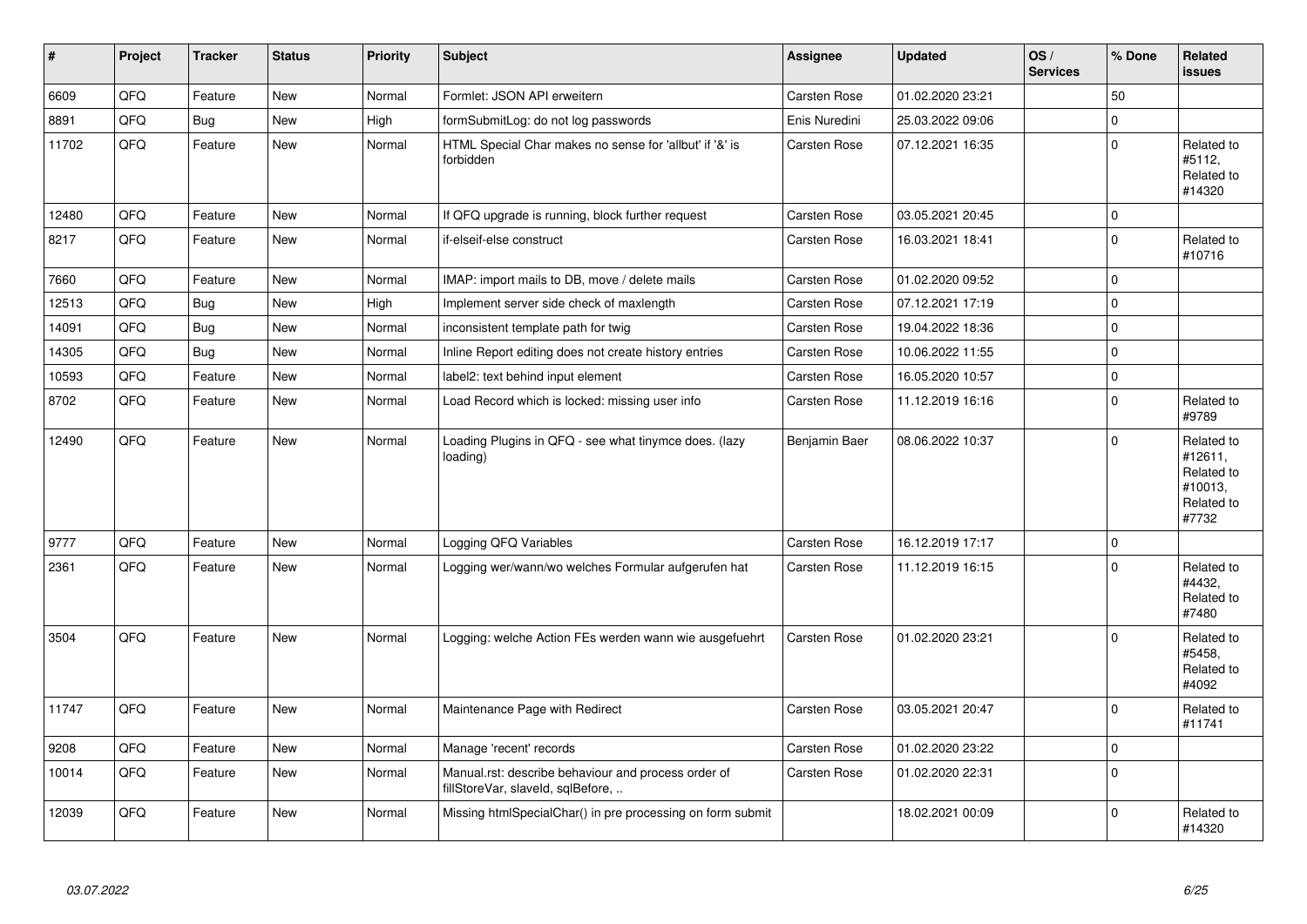| ∦     | Project | <b>Tracker</b> | <b>Status</b> | <b>Priority</b> | Subject                                                                                               | <b>Assignee</b>     | <b>Updated</b>   | OS/<br><b>Services</b> | % Done      | Related<br><b>issues</b>                                             |
|-------|---------|----------------|---------------|-----------------|-------------------------------------------------------------------------------------------------------|---------------------|------------------|------------------------|-------------|----------------------------------------------------------------------|
| 11523 | QFQ     | Feature        | New           | Normal          | Mit dynamic Update erkennen, ob Upload gemacht wurde                                                  | Carsten Rose        | 13.11.2020 15:07 |                        | $\mathbf 0$ | Related to<br>#9533                                                  |
| 6765  | QFQ     | Feature        | <b>New</b>    | Normal          | Moeglichkeit via QFQ eigene Logs zu schreiben                                                         | Carsten Rose        | 01.02.2020 23:21 |                        | $\mathbf 0$ |                                                                      |
| 5459  | QFQ     | Bug            | <b>New</b>    | High            | Multi DB: spread system tables between 'QFQ' and<br>'Data'-DB                                         | Carsten Rose        | 03.05.2021 21:14 |                        | $\mathbf 0$ | Related to<br>#4720                                                  |
| 9706  | QFQ     | Feature        | <b>New</b>    | Normal          | Multi File Upload (hidden template group)                                                             | Carsten Rose        | 01.02.2020 23:22 |                        | $\mathbf 0$ | Related to<br>#7521,<br>Related to<br>#5562,<br>Related to<br>#13330 |
| 10508 | QFQ     | Bug            | New           | High            | Multi Form broken on Multi DB Instance                                                                | <b>Carsten Rose</b> | 03.05.2021 21:12 |                        | $\mathbf 0$ |                                                                      |
| 13331 | QFQ     | Bug            | <b>New</b>    | Normal          | Multi Form: Clear Icon misplaced                                                                      | Carsten Rose        | 19.03.2022 17:47 |                        | $\mathbf 0$ |                                                                      |
| 13332 | QFQ     | Bug            | <b>New</b>    | Normal          | Multi Form: Required Felder werden visuell nicht markiert.                                            | Carsten Rose        | 19.03.2022 17:47 |                        | $\mathbf 0$ |                                                                      |
| 11516 | QFQ     | Feature        | <b>New</b>    | Normal          | Multi Page Form (Previous/Next Buttons)                                                               | Carsten Rose        | 16.03.2021 17:52 |                        | $\mathbf 0$ |                                                                      |
| 10714 | QFQ     | Feature        | New           | Normal          | multi Table Form                                                                                      | Carsten Rose        | 16.03.2021 18:44 |                        | $\mathbf 0$ |                                                                      |
| 11695 | QFQ     | Bug            | <b>New</b>    | Normal          | MultiForm required FE Error                                                                           | Carsten Rose        | 04.12.2020 13:34 |                        | $\mathbf 0$ |                                                                      |
| 11667 | QFQ     | Bug            | <b>New</b>    | Normal          | MySQL mariadb-server-10.3: Incorrect datetime value                                                   | Carsten Rose        | 03.05.2021 20:48 |                        | $\mathbf 0$ |                                                                      |
| 12023 | QFQ     | Feature        | New           | Normal          | MySQL Stored Precdure: QDECODESPECIALCHAR()                                                           | Carsten Rose        | 16.02.2021 11:16 |                        | $\mathbf 0$ | Related to<br>#12022                                                 |
| 6437  | QFQ     | Feature        | New           | Normal          | Neuer Mode Button bei FormElementen                                                                   | Carsten Rose        | 01.02.2020 23:21 |                        | $\mathbf 0$ | Related to<br>#9668,<br>Blocked by<br>#9678                          |
| 5782  | QFQ     | Feature        | <b>New</b>    | Normal          | NextCloud API                                                                                         | <b>Carsten Rose</b> | 01.02.2020 10:02 |                        | $\mathbf 0$ |                                                                      |
| 12133 | QFQ     | Bug            | <b>New</b>    | Normal          | NPM, phpSpreadSheet aktualisieren                                                                     | Carsten Rose        | 15.03.2021 09:04 |                        | $\mathbf 0$ |                                                                      |
| 14090 | QFQ     | Feature        | New           | Normal          | Nützliche _script funktionen                                                                          | Carsten Rose        | 28.05.2022 11:03 |                        | $\mathbf 0$ |                                                                      |
| 7685  | QFQ     | Bug            | <b>New</b>    | Normal          | Open FormElement from QFQ error message and save<br>modified record: error about missing {{formId:F}} | Carsten Rose        | 01.02.2020 23:22 |                        | $\mathbf 0$ |                                                                      |
| 7650  | QFQ     | <b>Bug</b>     | <b>New</b>    | High            | Optional do not show 'required' sign on FormElement                                                   | Carsten Rose        | 03.05.2021 21:14 |                        | $\mathbf 0$ |                                                                      |
| 7681  | QFQ     | Feature        | <b>New</b>    | Normal          | Optional switch off 'check for modified record'                                                       | Carsten Rose        | 01.02.2020 23:21 |                        | 0           |                                                                      |
| 10384 | QFQ     | Feature        | <b>New</b>    | Normal          | Parameter Exchange QFQ Instances                                                                      |                     | 07.05.2020 09:38 |                        | O           |                                                                      |
| 5715  | QFQ     | Feature        | New           | High            | PDF Caching                                                                                           | Carsten Rose        | 03.05.2021 21:14 |                        | $\pmb{0}$   | Related to<br>#5851,<br>Related to<br>#6357                          |
| 6261  | QFQ     | Feature        | New           | Normal          | Persistent SIP                                                                                        | Carsten Rose        | 12.06.2021 09:07 |                        | 0           | Related to<br>#10819                                                 |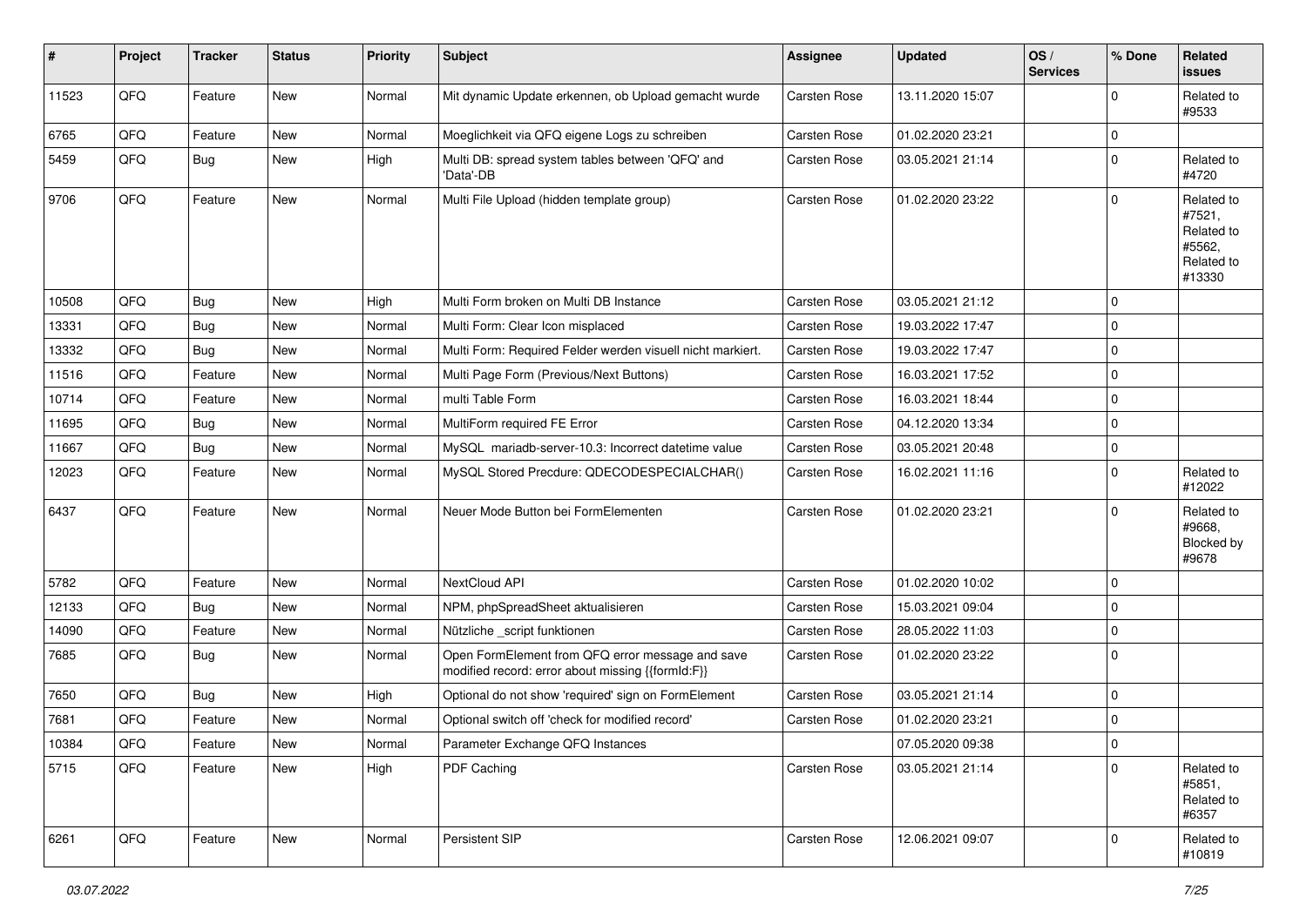| $\vert$ # | Project | <b>Tracker</b> | <b>Status</b> | <b>Priority</b> | <b>Subject</b>                                                                                                                        | Assignee               | <b>Updated</b>   | OS/<br><b>Services</b> | % Done       | Related<br><b>issues</b>                                               |
|-----------|---------|----------------|---------------|-----------------|---------------------------------------------------------------------------------------------------------------------------------------|------------------------|------------------|------------------------|--------------|------------------------------------------------------------------------|
| 10819     | QFQ     | Feature        | New           | Normal          | Persistent SIP - second try                                                                                                           | Carsten Rose           | 29.06.2020 23:02 |                        | $\Omega$     | Related to<br>#6261                                                    |
| 8668      | QFQ     | <b>Bug</b>     | <b>New</b>    | High            | Pill disabled: dyamic mode 'hidden' not respected - FE is still<br>required                                                           | Carsten Rose           | 03.05.2021 21:14 |                        | $\Omega$     |                                                                        |
| 12556     | QFQ     | Feature        | <b>New</b>    | Normal          | Pills Title: colored = static or dynamic on allrequiredgiven                                                                          | Benjamin Baer          | 19.03.2022 17:49 |                        | $\mathbf{0}$ |                                                                        |
| 11668     | QFQ     | Bug            | <b>New</b>    | Normal          | Play function.sql - problem with mysql                                                                                                | Carsten Rose           | 03.05.2021 20:48 |                        | $\pmb{0}$    |                                                                        |
| 10080     | QFQ     | Feature        | New           | Normal          | Popup on 'save' / 'close': configure dialog (answer<br>yes/no/cancle/)                                                                | Carsten Rose           | 28.03.2021 20:52 |                        | $\mathbf 0$  | Is duplicate<br>of #12262                                              |
| 4023      | QFQ     | Feature        | <b>New</b>    | Normal          | prepared statements - FE action: salveld, sqlInsert,<br>sglUpdate, sglDelete, sglBefore, sglAfter                                     | Carsten Rose           | 11.12.2019 16:15 |                        | $\mathbf 0$  |                                                                        |
| 10658     | QFQ     | Bug            | New           | Normal          | processReadOnly broken                                                                                                                | Carsten Rose           | 27.05.2020 17:55 |                        | $\pmb{0}$    |                                                                        |
| 14376     | QFQ     | Feature        | <b>New</b>    | Normal          | QFQ Bootstrap: if missing, create stored procedures                                                                                   | Enis Nuredini          | 19.06.2022 16:37 |                        | 0            |                                                                        |
| 13592     | QFQ     | Bug            | New           | Normal          | QFQ Build Queue: das vergeben von Tags klappt nicht. Es<br>werden keine Releases gebaut.                                              | Carsten Rose           | 19.03.2022 17:45 |                        | $\pmb{0}$    |                                                                        |
| 12465     | QFQ     | Feature        | <b>New</b>    | Normal          | QFQ Function: use in FE to fill StoreRecord                                                                                           | Carsten Rose           | 05.05.2021 21:58 |                        | 0            |                                                                        |
| 13609     | QFQ     | Feature        | New           | Normal          | QFQ Introduction: Seite aufloesen                                                                                                     | Philipp<br>Gröbelbauer | 28.05.2022 11:02 |                        | $\mathbf 0$  |                                                                        |
| 7524      | QFQ     | Bug            | <b>New</b>    | Normal          | QFQ throws a 'General Error' if 'fileadmin/protected/log/' is<br>not writeable                                                        | Carsten Rose           | 01.02.2020 23:22 |                        | $\pmb{0}$    |                                                                        |
| 9927      | QFQ     | Feature        | New           | Normal          | QFQ Update: a) Update nur machen wenn BE User<br>eingeloggt ist., b) Bei Fehler genaue Meldung welcher<br>Updateschritt Probleme hat. | Carsten Rose           | 22.01.2020 12:59 |                        | $\Omega$     |                                                                        |
| 13528     | QFQ     | Bug            | <b>New</b>    | Normal          | qfq.io > releases: es wird kein neues Release angelegt                                                                                | Benjamin Baer          | 19.03.2022 17:46 |                        | $\pmb{0}$    |                                                                        |
| 14187     | QFQ     | Feature        | <b>New</b>    | High            | qfq.log: show current URL                                                                                                             | Carsten Rose           | 28.05.2022 11:02 |                        | $\Omega$     | Related to<br>#13933.<br>Related to<br>#12532,<br>Related to<br>#11893 |
| 13757     | QFQ     | Feature        | <b>New</b>    | High            | QR / Bar-Code Plugin                                                                                                                  | Enis Nuredini          | 19.03.2022 17:43 |                        | $\mathbf{0}$ |                                                                        |
| 7520      | QFQ     | Feature        | <b>New</b>    | Normal          | QR Code:  AS _qr ( AS _link)                                                                                                          | Carsten Rose           | 01.02.2020 23:22 |                        | $\mathbf{0}$ |                                                                        |
| 6483      | QFQ     | Bug            | New           | Normal          | R Store funktioniert nicht bei 'Report Notation' im FE                                                                                | Carsten Rose           | 01.02.2020 23:21 |                        | $\pmb{0}$    |                                                                        |
| 7924      | QFQ     | Feature        | <b>New</b>    | Normal          | Radio/Checkbox with Tooltip                                                                                                           | Carsten Rose           | 01.02.2020 23:22 |                        | $\pmb{0}$    |                                                                        |
| 11239     | QFQ     | <b>Bug</b>     | New           | Normal          | Radiobutton (plain): horizontales Rendern abhängig vom<br>Datentyp in der Datenbank                                                   | Carsten Rose           | 30.09.2020 18:37 |                        | 0            |                                                                        |
| 11237     | QFQ     | <b>Bug</b>     | <b>New</b>    | High            | Radiobutton / parameter.buttonClass= btn-default - kein dirty<br>Trigger                                                              | Benjamin Baer          | 03.05.2021 21:12 |                        | $\Omega$     | Related to<br>#10766                                                   |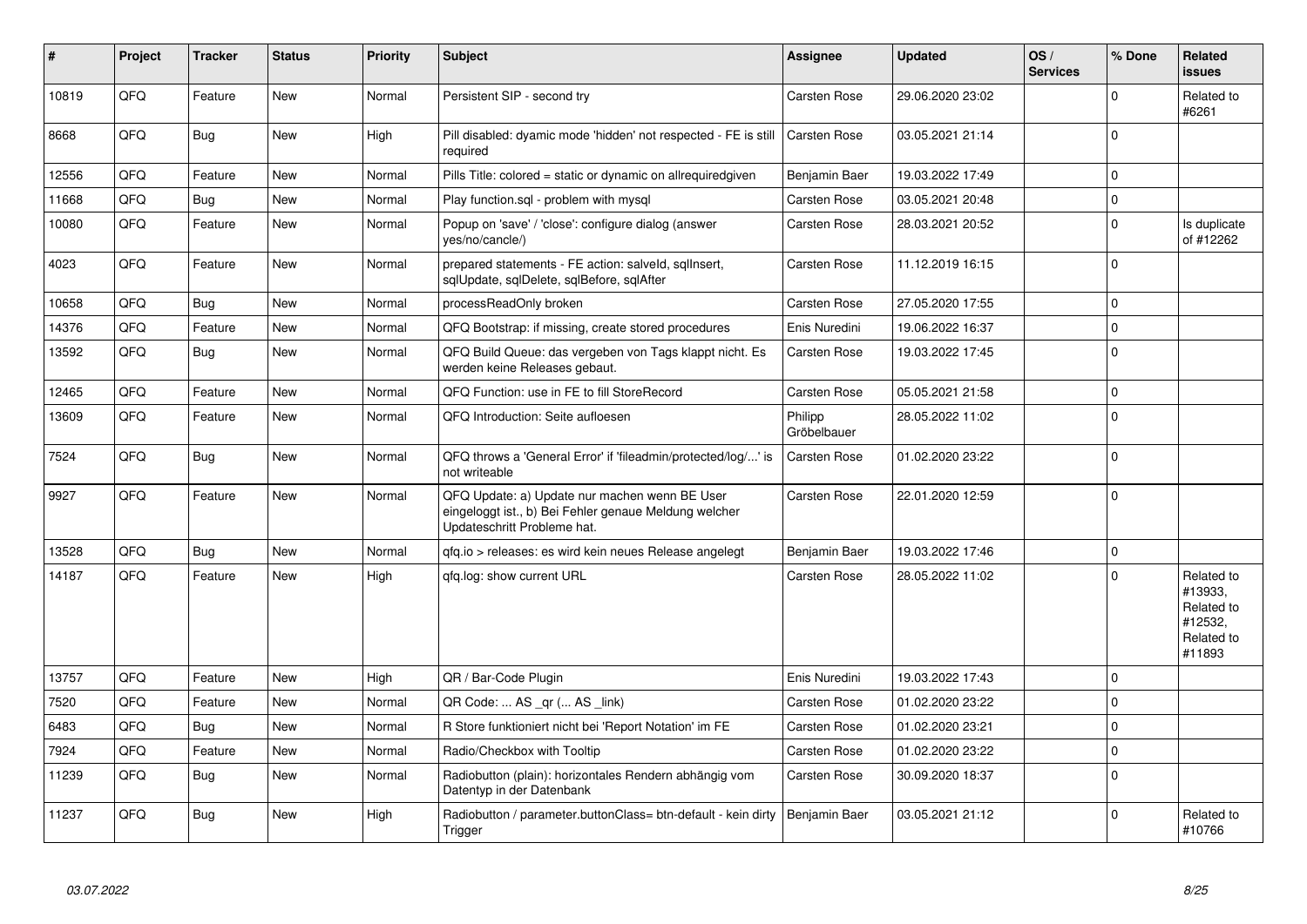| #     | Project | <b>Tracker</b> | <b>Status</b> | <b>Priority</b> | Subject                                                                                            | <b>Assignee</b> | <b>Updated</b>   | OS/<br><b>Services</b> | % Done      | Related<br>issues                             |
|-------|---------|----------------|---------------|-----------------|----------------------------------------------------------------------------------------------------|-----------------|------------------|------------------------|-------------|-----------------------------------------------|
| 10766 | QFQ     | Bug            | New           | High            | Radiobutton / parameter.buttonClass=btn-default: dynamic<br>update                                 |                 | 03.05.2021 21:12 |                        | 0           | Related to<br>#11237                          |
| 7513  | QFQ     | <b>Bug</b>     | New           | Normal          | Radios not correct aligned                                                                         | Carsten Rose    | 01.02.2020 23:22 |                        | 0           |                                               |
| 7795  | QFQ     | Bug            | <b>New</b>    | Normal          | Readonly Form: Typeahead-Felder                                                                    | Carsten Rose    | 01.02.2020 23:22 |                        | $\Omega$    | Related to<br>#10640                          |
| 7280  | QFQ     | Feature        | New           | Normal          | recently used table                                                                                | Carsten Rose    | 01.02.2020 23:21 |                        | $\mathbf 0$ |                                               |
| 7480  | QFQ     | Feature        | New           | Normal          | Record History (Undo / Redo)                                                                       | Carsten Rose    | 11.12.2019 16:16 |                        | $\mathbf 0$ | Related to<br>#2361                           |
| 7099  | QFQ     | Feature        | <b>New</b>    | Normal          | Redesign FormEditor                                                                                | Carsten Rose    | 01.02.2020 23:21 |                        | $\mathbf 0$ |                                               |
| 13700 | QFQ     | Feature        | New           | Normal          | Redesign qfq.io Seite                                                                              | Carsten Rose    | 19.03.2022 17:43 |                        | $\mathbf 0$ |                                               |
| 8975  | QFQ     | Feature        | New           | Normal          | Report Notation: 2.0                                                                               | Carsten Rose    | 01.02.2020 23:22 |                        | $\mathbf 0$ | Related to<br>#8963                           |
| 9983  | QFQ     | Feature        | <b>New</b>    | Normal          | Report Notation: new keyword 'range'                                                               | Carsten Rose    | 01.02.2020 15:55 |                        | 0           |                                               |
| 7261  | QFQ     | <b>Bug</b>     | <b>New</b>    | Normal          | Report pathFilename for user without path, only the filename                                       | Carsten Rose    | 01.02.2020 23:21 |                        | $\mathbf 0$ |                                               |
| 6723  | QFQ     | Feature        | <b>New</b>    | Normal          | Report QFQ Installation and Version                                                                | Carsten Rose    | 12.06.2021 09:07 |                        | $\mathbf 0$ |                                               |
| 10463 | QFQ     | Feature        | New           | Normal          | Report_link: expliztes setzen von HTML Tags (Bedarf fuer<br>'data-selenium' & 'id')                | Enis Nuredini   | 23.03.2022 09:23 |                        | $\Omega$    | Related to<br>#7648                           |
| 11534 | QFQ     | Feature        | <b>New</b>    | Normal          | Report: Action on selected rows - Table batchprocessing<br>feature                                 |                 | 18.11.2020 08:15 |                        | $\mathbf 0$ |                                               |
| 9811  | QFQ     | Feature        | <b>New</b>    | Normal          | Report: tag every n'th row                                                                         | Carsten Rose    | 01.02.2020 23:22 |                        | 0           |                                               |
| 5345  | QFQ     | Feature        | <b>New</b>    | Normal          | Report: UPDATE / INSERT / DELETE statements should<br>trigger subqueries, depending on the result. | Carsten Rose    | 27.05.2020 16:11 |                        | $\Omega$    |                                               |
| 9855  | QFQ     | <b>Bug</b>     | <b>New</b>    | Normal          | <b>Required Check</b>                                                                              |                 | 01.02.2020 15:56 |                        | 0           |                                               |
| 14028 | QFQ     | Feature        | New           | Normal          | Required notification: visual nicer                                                                | Enis Nuredini   | 28.05.2022 11:01 |                        | 0           |                                               |
| 12974 | QFQ     | Bug            | <b>New</b>    | High            | Sanitize Queries in Action-Elements                                                                | Carsten Rose    | 07.12.2021 17:19 |                        | $\mathbf 0$ |                                               |
| 3727  | QFQ     | Feature        | New           | High            | Security: Session Hijacking erschweren                                                             | Carsten Rose    | 03.05.2021 21:14 |                        | 0           |                                               |
| 7519  | QFQ     | Feature        | New           | Normal          | Select: Multi                                                                                      | Carsten Rose    | 01.02.2020 23:22 |                        | $\mathbf 0$ |                                               |
| 14227 | QFQ     | Feature        | New           | Normal          | Selenium Konkurrenz: cypress.io                                                                    | Enis Nuredini   | 28.05.2022 11:02 |                        | 0           |                                               |
| 11080 | QFQ     | Feature        | New           | Normal          | Send MQTT messages                                                                                 | Carsten Rose    | 29.08.2020 19:49 |                        | $\mathbf 0$ |                                               |
| 7014  | QFG     | Bug            | New           | Normal          | Sending invalid emails succeeds when<br>debug.redirectAllMailTo is set                             | Carsten Rose    | 01.02.2020 23:21 |                        | 0           |                                               |
| 9707  | QFQ     | Feature        | New           | Normal          | SIP security: encode pageld and check pageld on decode                                             | Carsten Rose    | 01.02.2020 23:22 |                        | $\mathbf 0$ |                                               |
| 12532 | QFQ     | Feature        | New           | High            | SIP-Parameter bei Seitenaufruf in Browser-Console<br>anzeigen                                      | Carsten Rose    | 07.12.2021 17:19 |                        | $\pmb{0}$   | Related to<br>#11893,<br>Related to<br>#14187 |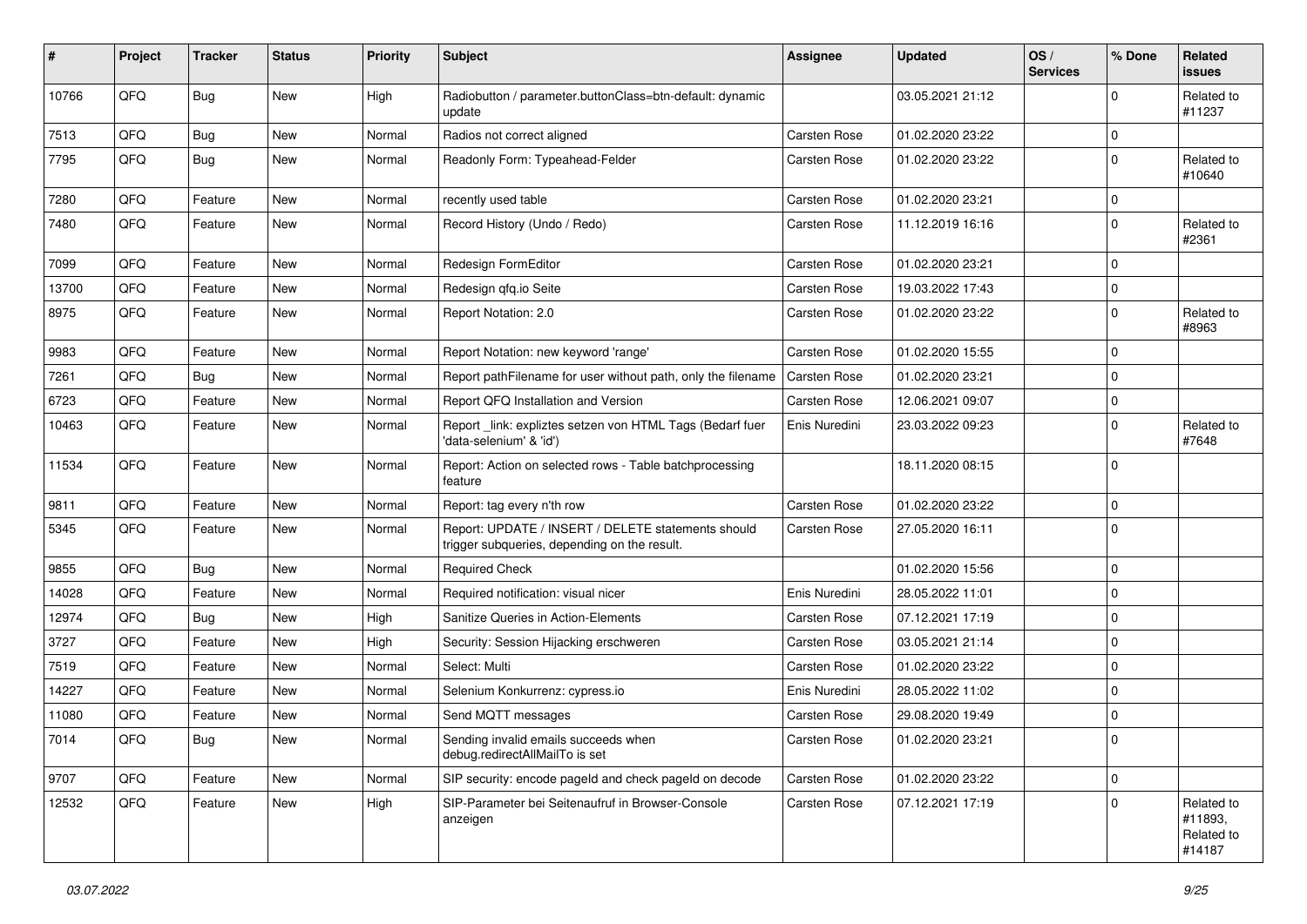| #     | Project | <b>Tracker</b> | <b>Status</b> | <b>Priority</b> | <b>Subject</b>                                                                                       | <b>Assignee</b>                                        | <b>Updated</b>   | OS/<br><b>Services</b> | % Done      | Related<br>issues                             |                      |
|-------|---------|----------------|---------------|-----------------|------------------------------------------------------------------------------------------------------|--------------------------------------------------------|------------------|------------------------|-------------|-----------------------------------------------|----------------------|
| 12512 | QFQ     | <b>Bug</b>     | <b>New</b>    | Normal          | Some MySQL Installation can't use 'stored procedures'                                                | Carsten Rose                                           | 19.03.2022 17:48 |                        | $\mathbf 0$ |                                               |                      |
| 7683  | QFQ     | Feature        | New           | Normal          | Special column names in '{{ SELECT  AS _link }}' should<br>be detected                               | Carsten Rose                                           | 01.02.2020 23:21 |                        | $\mathbf 0$ |                                               |                      |
| 8806  | QFQ     | Feature        | New           | Normal          | SQL Function nl2br                                                                                   | Carsten Rose                                           | 01.02.2020 23:22 |                        | $\mathbf 0$ |                                               |                      |
| 12545 | QFQ     | <b>Bug</b>     | New           | Urgent          | sql.log not created / updated                                                                        | Carsten Rose                                           | 14.12.2021 16:02 |                        | $\mathbf 0$ |                                               |                      |
| 4050  | QFQ     | Feature        | New           | Normal          | sql.log: 1) FormElement ID which causes a specific action,<br>2) Result in the same row.             | Carsten Rose                                           | 15.04.2020 11:35 |                        | $\mathbf 0$ | Related to<br>#5458                           |                      |
| 9129  | QFQ     | Feature        | <b>New</b>    | Normal          | sqlValidate: Message as notification, not as error                                                   | Carsten Rose                                           | 01.02.2020 23:22 |                        | 0           | Related to<br>#9128                           |                      |
| 10081 | QFQ     | Bug            | New           | High            | Stale record lock after 'forbidden' character                                                        | Carsten Rose                                           | 03.05.2021 21:12 |                        | $\mathbf 0$ | Related to<br>#10082,<br>Related to<br>#9789  |                      |
| 12413 | QFQ     | Feature        | New           | Normal          | STORE_TYPO3: enhance for {{be_users.email:T}},<br>{{fe users.email:T}}                               | Carsten Rose                                           | 03.05.2021 20:45 |                        | $\mathbf 0$ | Related to<br>#12412,<br>Related to<br>#10012 |                      |
| 11775 | QFQ     | Feature        | <b>New</b>    | Normal          | Subrecord Tooltip pro Feld                                                                           | Carsten Rose                                           | 18.12.2020 15:22 |                        | $\mathbf 0$ | Related to<br>#11955                          |                      |
| 3432  | QFQ     | Feature        | New           | Normal          | subrecord: dynamicUpdate                                                                             | Carsten Rose                                           | 11.06.2020 21:10 |                        | $\mathbf 0$ | Related to<br>#5691                           |                      |
| 8187  | QFQ     | Feature        | New           | Normal          | Subrecord: enable/hide new button - make new/edit/delete<br>customizeable.                           | Carsten Rose                                           | 06.03.2021 18:44 |                        | 0           | Related to<br>#11326                          |                      |
| 11955 | QFQ     | Feature        | New           | Normal          | subrecord: new title option to set <th> attributes - e.g. to<br/>customize tablesorter options.</th> | attributes - e.g. to<br>customize tablesorter options. | Carsten Rose     | 03.05.2021 20:47       |             | $\mathbf 0$                                   | Related to<br>#11775 |
| 12135 | QFQ     | Feature        | <b>New</b>    | Normal          | Subrecord: Notiz                                                                                     |                                                        | 24.04.2021 16:58 |                        | $\mathbf 0$ |                                               |                      |
| 7574  | QFQ     | Bug            | New           | Normal          | Substitute error: form element not reported / dont parse<br>Form.note                                | Carsten Rose                                           | 01.02.2020 23:21 |                        | $\mathbf 0$ |                                               |                      |
| 12477 | QFQ     | Feature        | <b>New</b>    | Normal          | Support for refactoring: Form, FormElement, diverse<br>Tabellen/Spalten, tt-content Records          | Carsten Rose                                           | 03.05.2021 20:45 |                        | $\mathbf 0$ |                                               |                      |
| 12520 | QFQ     | Bug            | New           | Normal          | Switch FE User: still active even FE User session expired                                            | Carsten Rose                                           | 19.03.2022 17:48 |                        | $\mathbf 0$ |                                               |                      |
| 10114 | QFQ     | Feature        | New           | High            | Symbol (Link): 'G:' (Glyphicon) replaced by 'i:' (icon)                                              |                                                        | 07.12.2021 17:19 |                        | $\mathbf 0$ | Related to<br>#3797,<br>Related to<br>#4194   |                      |
| 14304 | QFQ     | Bug            | New           | Normal          | table sorter view safer does not work                                                                | Carsten Rose                                           | 10.06.2022 11:49 |                        | $\mathbf 0$ |                                               |                      |
| 11892 | QFQ     | Feature        | New           | Normal          | tablesorter: columns with links are hard to order - new<br>qualifier 'Y: <ord>'</ord>                | Enis Nuredini                                          | 23.03.2022 09:22 |                        | $\mathbf 0$ |                                               |                      |
| 12679 | QFQ     | Feature        | New           | Normal          | tablesorter: custom column width                                                                     | Carsten Rose                                           | 16.06.2021 11:10 |                        | $\pmb{0}$   |                                               |                      |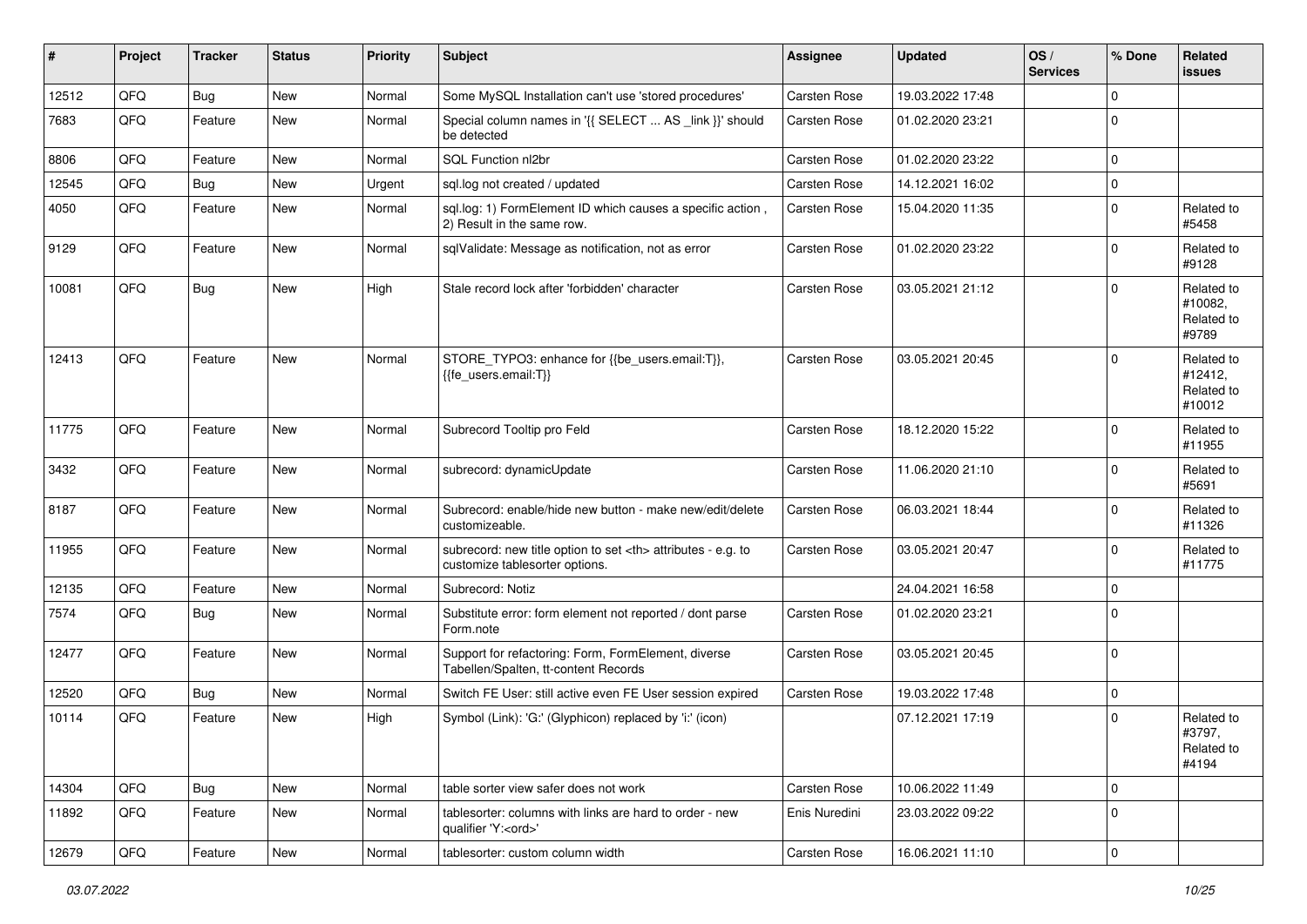| #     | Project | <b>Tracker</b> | <b>Status</b> | <b>Priority</b> | <b>Subject</b>                                                                                             | <b>Assignee</b> | <b>Updated</b>   | OS/<br><b>Services</b> | % Done      | <b>Related</b><br>issues                    |
|-------|---------|----------------|---------------|-----------------|------------------------------------------------------------------------------------------------------------|-----------------|------------------|------------------------|-------------|---------------------------------------------|
| 10506 | QFQ     | Bug            | New           | High            | Template Group broken on MultiDB instance                                                                  | Carsten Rose    | 03.05.2021 21:12 |                        | $\Omega$    | Related to<br>#10505                        |
| 12716 | QFQ     | <b>Bug</b>     | New           | Normal          | template group: Pattern only applied to first instance                                                     | Carsten Rose    | 19.03.2022 17:47 |                        | $\Omega$    |                                             |
| 12045 | QFQ     | Bug            | New           | Normal          | templateGroup afterSave FE: Aufruf ohne<br>sglHonorFormElements funktioniert nicht                         | Carsten Rose    | 18.02.2021 16:33 |                        | $\Omega$    |                                             |
| 12702 | QFQ     | Bug            | New           | High            | templateGroup: broken in multiDb Setup                                                                     | Carsten Rose    | 14.12.2021 16:02 |                        | $\mathbf 0$ |                                             |
| 7521  | QFQ     | Feature        | New           | Normal          | TemplateGroup: fe.type=upload                                                                              | Carsten Rose    | 01.02.2020 23:21 |                        | $\mathbf 0$ | Related to<br>#9706                         |
| 10345 | QFQ     | Feature        | <b>New</b>    | Normal          | Templates - Patterns QFQ Style                                                                             |                 | 03.05.2021 21:01 |                        | $\mathbf 0$ | Related to<br>#10713                        |
| 12186 | QFQ     | Feature        | New           | High            | TinyMCE Config für Objekte                                                                                 | Carsten Rose    | 07.12.2021 17:19 |                        | $\mathbf 0$ | <b>Blocks</b><br>#12632                     |
| 14455 | QFQ     | Support        | New           | Normal          | TinyMCE: Activate save button after upload picture over<br>drag&drop                                       | Enis Nuredini   | 01.07.2022 08:37 |                        | $\mathbf 0$ |                                             |
| 7239  | QFQ     | Feature        | New           | Normal          | TinyMCE: html tag whitelist                                                                                | Carsten Rose    | 01.02.2020 23:21 |                        | $\Omega$    | Related to<br>#14320                        |
| 12632 | QFQ     | Feature        | New           | Normal          | TinyMCE: Prepare CSS classes for images                                                                    | Carsten Rose    | 04.06.2021 14:35 |                        | 100         | Blocked by<br>#12186                        |
| 12664 | QFQ     | Feature        | New           | Normal          | TinyMCE: report/remove malicous HTML/JS Code                                                               | Carsten Rose    | 19.03.2022 17:47 |                        | $\mathbf 0$ | Related to<br>#14320                        |
| 12187 | QFQ     | Bug            | <b>New</b>    | Normal          | Trigger FormAsFile() via Report: probably problem with multi<br>DB setup                                   | Carsten Rose    | 20.03.2021 21:20 |                        | $\mathbf 0$ |                                             |
| 12400 | QFQ     | Feature        | New           | Normal          | Tutorial ist in QFQ Doku, Wird in der Suche gefunden, es<br>gibt aber kein Menupunkt - Inhalt ueberpruefen | Carsten Rose    | 03.05.2021 20:45 |                        | $\mathbf 0$ |                                             |
| 10640 | QFQ     | Bug            | New           | High            | TypeAhead Tag: FE editierbar trotz readOnly                                                                | Carsten Rose    | 03.05.2021 21:12 |                        | $\mathbf 0$ | Related to<br>#7795                         |
| 4018  | QFQ     | Feature        | New           | Normal          | typeahead: long query parameter / answer triggers 'Attack<br>detected' and purges current SIP storage.     | Carsten Rose    | 29.06.2022 22:46 |                        | $\mathbf 0$ | Related to<br>#9077                         |
| 10115 | QFQ     | Feature        | <b>New</b>    | Normal          | TypeAhead: static list                                                                                     | Carsten Rose    | 26.02.2020 16:42 |                        | 100         |                                             |
| 9221  | QFQ     | Feature        | New           | Normal          | typeAhead: Zeichenlimite ausschalten                                                                       | Carsten Rose    | 29.06.2022 22:36 |                        | $\Omega$    |                                             |
| 9077  | QFQ     | Bug            | <b>New</b>    | Normal          | typeAheadSql: report broken SQL                                                                            | Carsten Rose    | 29.06.2022 22:35 |                        | $\mathbf 0$ | Related to<br>#4018                         |
| 10588 | QFQ     | Bug            | New           | Normal          | typeahed Tag: Doku anpassen                                                                                | Carsten Rose    | 12.11.2020 23:45 |                        | $\mathbf 0$ |                                             |
| 7219  | QFQ     | Bug            | New           | Normal          | typeSheadSql / typeAheadSqlPrefetch: change to curly<br>braces                                             | Carsten Rose    | 01.02.2020 23:21 |                        | $\mathbf 0$ |                                             |
| 5305  | QFQ     | Bug            | New           | Normal          | Upload FormElement: nicht disabled by readonly Form                                                        | Carsten Rose    | 16.06.2021 13:43 |                        | $\mathbf 0$ | Related to<br>#9347,<br>Related to<br>#9834 |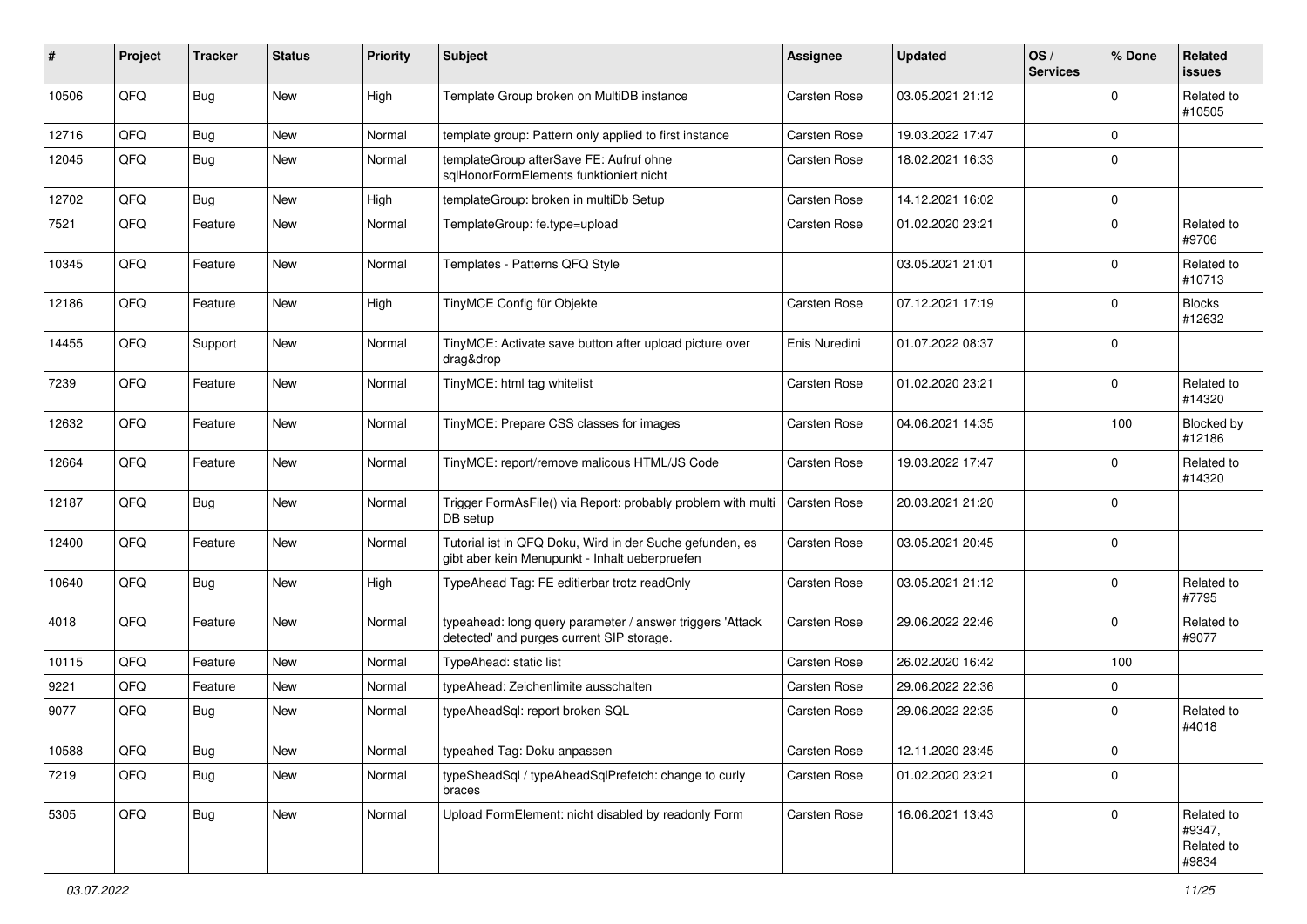| ∦     | Project        | <b>Tracker</b> | <b>Status</b> | <b>Priority</b> | <b>Subject</b>                                                                                                             | <b>Assignee</b>     | <b>Updated</b>   | OS/<br><b>Services</b> | % Done      | Related<br>issues                                                    |
|-------|----------------|----------------|---------------|-----------------|----------------------------------------------------------------------------------------------------------------------------|---------------------|------------------|------------------------|-------------|----------------------------------------------------------------------|
| 7850  | QFQ            | Feature        | <b>New</b>    | High            | Upload records: non 'pathFileName' column                                                                                  | <b>Carsten Rose</b> | 03.05.2021 21:14 |                        | 0           |                                                                      |
| 7175  | QFQ            | Feature        | New           | Normal          | Upload: md5 hash as filename                                                                                               | <b>Carsten Rose</b> | 01.02.2020 23:21 |                        | 0           |                                                                      |
| 7119  | QFQ            | Feature        | New           | Normal          | Upload: scaleDownWidth, scaleDownHeight                                                                                    | Carsten Rose        | 01.02.2020 23:21 |                        | 0           |                                                                      |
| 13354 | QFQ            | Feature        | New           | Normal          | Using Websocket in QFQ                                                                                                     | <b>Carsten Rose</b> | 10.11.2021 15:47 |                        | 0           |                                                                      |
| 6855  | QFQ            | Feature        | New           | Normal          | With {{feUser:U}}!={{feUser:T}}: Save / Delete: only possible<br>with {{feUserSave:U}}='yes' and '{{feUserDelete:U}}='yes' | <b>Carsten Rose</b> | 01.02.2020 23:21 |                        | 0           |                                                                      |
| 11850 | QFQ            | Feature        | <b>New</b>    | Urgent          | Wizard Form: basierend auf einer Tabelle eine Form<br>anlegen.                                                             |                     | 03.05.2021 21:12 |                        | 0           | Blocked by<br>#8082                                                  |
| 10704 | QFQ            | Bug            | <b>New</b>    | Normal          | wkhtml problem rendering fullCalendar.js / fabric.js >><br>successor: puppeteer                                            | Carsten Rose        | 12.11.2020 23:45 |                        | $\Omega$    | Related to<br>#5024,<br>Related to<br>#4650.<br>Related to<br>#10715 |
| 13706 | QFQ            | Bug            | New           | Normal          | Wrong CheckType in FieldElement LastStatus of Form Cron                                                                    | <b>Carsten Rose</b> | 21.01.2022 18:20 |                        | 0           |                                                                      |
| 13659 | QFQ            | Bug            | <b>New</b>    | Normal          | wrong sanitize class applied to R-store                                                                                    | <b>Carsten Rose</b> | 15.01.2022 14:23 |                        | 0           |                                                                      |
| 5942  | QFQ            | Feature        | Priorize      | Normal          | 'L' and 'type': append to links, generate via '_link' by using<br>u. .                                                     | <b>Carsten Rose</b> | 01.02.2020 10:13 |                        | $\mathbf 0$ |                                                                      |
| 12452 | QFQ            | Feature        | Priorize      | Normal          | BaseURL: alsways with '/' at the end                                                                                       | Carsten Rose        | 19.06.2022 13:45 |                        | 0           | Related to<br>#10782                                                 |
| 9346  | QFQ            | Feature        | Priorize      | Normal          | beforeSave: check if an upload is given                                                                                    | <b>Carsten Rose</b> | 11.06.2021 21:18 |                        | 0           |                                                                      |
| 3782  | QFQ            | Bug            | Priorize      | Normal          | Bei fehlerhafter Eingabe (z.B. Datum) sollte das erwartete<br>Format angezeigt werden                                      | Carsten Rose        | 01.02.2020 10:13 |                        | $\Omega$    |                                                                      |
| 9958  | QFQ            | Bug            | Priorize      | Normal          | Broken subrecord query: no error message                                                                                   | <b>Carsten Rose</b> | 05.02.2021 15:15 |                        | 0           |                                                                      |
| 6870  | QFQ            | Feature        | Priorize      | Normal          | Click on '_link' triggers an API call                                                                                      | Benjamin Baer       | 03.01.2022 08:25 |                        | 0           |                                                                      |
| 8082  | QFQ            | Feature        | Priorize      | High            | Contact form without saving record                                                                                         | Carsten Rose        | 07.12.2021 15:20 |                        | $\Omega$    | Related to<br>#8587,<br><b>Blocks</b><br>#11850                      |
| 7630  | QFQ            | Feature        | Priorize      | Normal          | detailed error message for simple upload                                                                                   | <b>Carsten Rose</b> | 01.02.2020 10:13 |                        | 0           |                                                                      |
| 12503 | QFQ            | Feature        | Priorize      | Normal          | Detect dangerous UPDATE statement with missing WHERE                                                                       | <b>Carsten Rose</b> | 05.05.2021 22:09 |                        | 0           |                                                                      |
| 7217  | $\mathsf{QFQ}$ | Feature        | Priorize      | Normal          | Download: notice User if `_sip=?` is missing                                                                               | <b>Carsten Rose</b> | 01.02.2020 10:13 |                        | $\mathbf 0$ |                                                                      |
| 5562  | QFQ            | Feature        | Priorize      | Normal          | Drag'n'Drop fuer Uploads                                                                                                   | Benjamin Baer       | 21.03.2022 09:52 |                        | $\mathbf 0$ | Related to<br>#9706                                                  |
| 9975  | QFQ            | Bug            | Priorize      | Normal          | Dropdown Menu: 'r:3' broken                                                                                                | Carsten Rose        | 01.02.2020 10:13 |                        | 0           |                                                                      |
| 2665  | QFQ            | <b>Bug</b>     | Priorize      | Normal          | Dynamic Update funktioniert nicht, wenn beim<br>entsprechenden FormElement eine size angegeben ist.                        | Benjamin Baer       | 03.01.2022 08:12 |                        | 30          |                                                                      |
| 6224  | QFG            | Feature        | Priorize      | Normal          | Dynamic update: fade in/out fields                                                                                         | Benjamin Baer       | 21.03.2022 09:50 |                        | $\pmb{0}$   |                                                                      |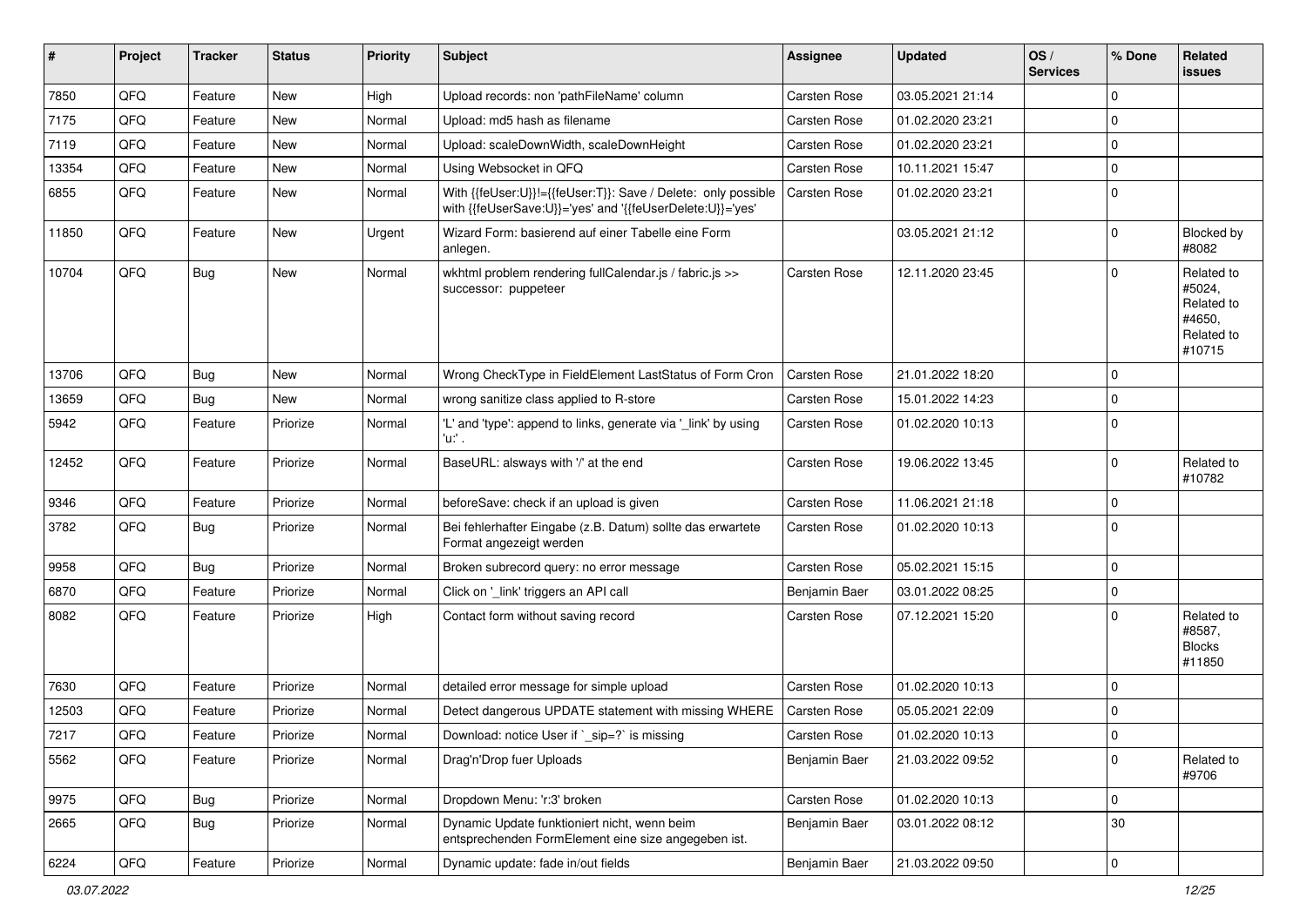| ∦     | Project | <b>Tracker</b> | <b>Status</b> | <b>Priority</b> | <b>Subject</b>                                                                                           | <b>Assignee</b> | <b>Updated</b>   | OS/<br><b>Services</b> | % Done      | <b>Related</b><br>issues                                                |
|-------|---------|----------------|---------------|-----------------|----------------------------------------------------------------------------------------------------------|-----------------|------------------|------------------------|-------------|-------------------------------------------------------------------------|
| 8585  | QFQ     | Feature        | Priorize      | Normal          | Enhance Error message for 'unknown form'                                                                 | Carsten Rose    | 01.02.2020 10:13 |                        | $\Omega$    |                                                                         |
| 6801  | QFQ     | Feature        | Priorize      | Normal          | Fabric: Maximize / FullIscreen                                                                           | Benjamin Baer   | 21.03.2022 09:56 |                        | $\Omega$    |                                                                         |
| 9862  | QFQ     | <b>Bug</b>     | Priorize      | Normal          | Failed writing to sql mail qfq.log should throw an exception                                             | Carsten Rose    | 01.02.2020 10:13 |                        | $\Omega$    |                                                                         |
| 8584  | QFQ     | Feature        | Priorize      | Normal          | FE 'Action' - never assign to Container (except Template<br>Group)                                       | Carsten Rose    | 01.02.2020 10:13 |                        | $\Omega$    |                                                                         |
| 7656  | QFQ     | Bug            | Priorize      | Normal          | FE with required, 'pattern' and 'extraButtonLock': always<br>complain about missing value                | Carsten Rose    | 01.02.2020 10:13 |                        | $\Omega$    |                                                                         |
| 8277  | QFQ     | Feature        | Priorize      | Normal          | fe.parameter.default=                                                                                    | Carsten Rose    | 01.02.2020 23:17 |                        | $\Omega$    | Related to<br>#8113                                                     |
| 8037  | QFQ     | <b>Bug</b>     | Priorize      | Normal          | FE.type=upload (advanced mode): {{slaveld:V}} missing<br>during dynamic update                           | Carsten Rose    | 01.02.2020 10:13 |                        | $\Omega$    |                                                                         |
| 9534  | QFQ     | Bug            | Priorize      | Urgent          | FE.type=upload: 'Unknown Mode: ID"                                                                       | Carsten Rose    | 03.05.2021 21:14 |                        | $\Omega$    | Related to<br>#9532                                                     |
| 10003 | QFQ     | Feature        | Priorize      | Normal          | fieldset: stronger visualize group                                                                       | Benjamin Baer   | 12.02.2020 08:13 |                        | $\Omega$    |                                                                         |
| 9668  | QFQ     | Feature        | Priorize      | Normal          | Form.mode: rename 'hidden' to 'hide'                                                                     | Carsten Rose    | 05.05.2021 22:14 |                        | $\Omega$    | Related to<br>#6437                                                     |
| 6998  | QFQ     | Feature        | Priorize      | Normal          | Form: with debug=on show column information as tooltip of<br>column label                                | Carsten Rose    | 01.02.2020 10:13 |                        | $\Omega$    |                                                                         |
| 14290 | QFQ     | Feature        | Priorize      | Normal          | FormEditor: Show Table Definition                                                                        | Carsten Rose    | 19.06.2022 16:37 |                        | $\Omega$    |                                                                         |
| 7290  | QFQ     | Feature        | Priorize      | Normal          | FormEditor: title as textarea if LEN(title)>60                                                           | Carsten Rose    | 01.02.2020 10:13 |                        | $\Omega$    | Blocked by<br>#7682                                                     |
| 8034  | QFQ     | Feature        | Priorize      | Normal          | FormElement 'data': 22.22.2222 should not be accepted                                                    | Carsten Rose    | 01.02.2020 10:13 |                        | $\Omega$    |                                                                         |
| 9900  | QFQ     | Feature        | Priorize      | Normal          | Generic API Call: tt-content record >> JSON                                                              | Carsten Rose    | 01.02.2020 10:13 |                        | $\Omega$    |                                                                         |
| 14283 | QFQ     | Bug            | Priorize      | Normal          | HEIC / HEIF convert doesn't trigger                                                                      | Carsten Rose    | 19.06.2022 16:37 |                        | $\mathbf 0$ |                                                                         |
| 9834  | QFQ     | Bug            | Priorize      | Normal          | Input elements with tag 'disabled' are missing on<br>form-submit: server option 'processReadOnly' broken | Carsten Rose    | 07.12.2021 16:43 |                        | $\Omega$    | Related to<br>#9691,<br>Related to<br>#5305, Has<br>duplicate<br>#12331 |
| 7965  | QFQ     | Feature        | Priorize      | Normal          | Input type 'text' with visual format - currency                                                          | Benjamin Baer   | 03.01.2022 07:45 |                        | $\Omega$    |                                                                         |
| 7522  | QFQ     | Feature        | Priorize      | Normal          | Inserting default index.html to folder (Avoid Apache<br>Indexing)                                        | Carsten Rose    | 01.02.2020 10:13 |                        | 0           |                                                                         |
| 14371 | QFQ     | Feature        | Priorize      | Normal          | LDAP via REPORT                                                                                          | Carsten Rose    | 19.06.2022 16:37 |                        | 0           |                                                                         |
| 6566  | QFQ     | Bug            | Priorize      | Normal          | Link Function 'delete': provided parameter missing on page<br>reload                                     | Benjamin Baer   | 03.01.2022 08:08 |                        | $\mathbf 0$ |                                                                         |
| 10569 | QFQ     | Feature        | Priorize      | Normal          | link _blank more safe                                                                                    | Enis Nuredini   | 25.03.2022 12:44 |                        | 0           |                                                                         |
| 10015 | QFG     | Feature        | Priorize      | Normal          | Monospace in Textarea                                                                                    | Carsten Rose    | 03.02.2020 13:40 |                        | $\pmb{0}$   |                                                                         |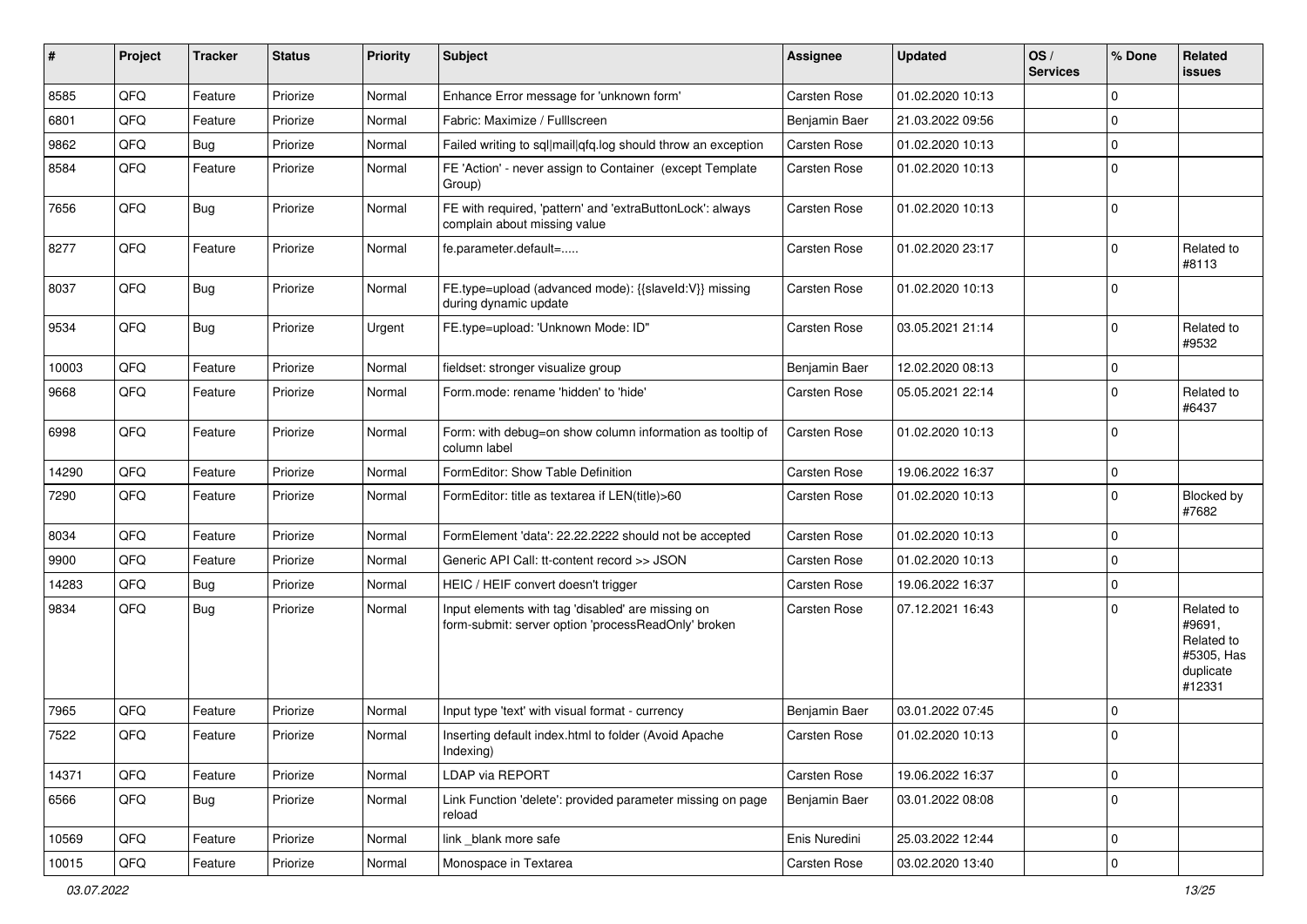| ∦     | Project | <b>Tracker</b> | <b>Status</b> | <b>Priority</b> | <b>Subject</b>                                                                                    | <b>Assignee</b> | <b>Updated</b>   | OS/<br><b>Services</b> | % Done      | Related<br>issues                                                      |
|-------|---------|----------------|---------------|-----------------|---------------------------------------------------------------------------------------------------|-----------------|------------------|------------------------|-------------|------------------------------------------------------------------------|
| 12325 | QFQ     | Bug            | Priorize      | Normal          | MultiDB form.dbIndex not working for report syntax                                                | Carsten Rose    | 07.09.2021 13:37 |                        | $\Omega$    | Related to<br>#12145,<br>Related to<br>#12314                          |
| 10011 | QFQ     | Feature        | Priorize      | Normal          | Offer new STORE_TYPO3 Variable 'beUser', 'beEmail'                                                | Carsten Rose    | 08.05.2021 09:51 |                        | $\Omega$    | Related to<br>#10012,<br>Related to<br>#12511                          |
| 8204  | QFQ     | Feature        | Priorize      | High            | Position 'required mark'                                                                          | Carsten Rose    | 16.06.2021 13:44 |                        | $\Omega$    |                                                                        |
| 9135  | QFQ     | Feature        | Priorize      | Normal          | Progress Bar generic / replace old hourglass download<br>popup                                    | Benjamin Baer   | 03.01.2022 07:43 |                        | $\Omega$    |                                                                        |
| 6140  | QFQ     | <b>Bug</b>     | Priorize      | Normal          | QFQ DnD Sort: Locked fields                                                                       | Benjamin Baer   | 21.03.2022 09:56 |                        | $\Omega$    |                                                                        |
| 6574  | QFQ     | <b>Bug</b>     | Priorize      | Normal          | qfq.log: Fehlermeldung wurde angezeigt, aber nicht geloggt                                        | Carsten Rose    | 01.02.2020 10:13 |                        | $\mathbf 0$ |                                                                        |
| 3867  | QFQ     | Feature        | Priorize      | Normal          | Readonly Formular: Template Groups add/delete<br>ausbeldnen                                       | Carsten Rose    | 05.05.2021 22:12 |                        | $\Omega$    |                                                                        |
| 10012 | QFQ     | Feature        | Priorize      | Normal          | redirectAllMailTo: {{beEmail:T}}                                                                  | Carsten Rose    | 08.05.2021 09:54 |                        | $\Omega$    | Related to<br>#12412,<br>Related to<br>#12413,<br>Related to<br>#10011 |
| 10005 | QFQ     | Feature        | Priorize      | Normal          | Report / special column name:  AS _calendar                                                       | Carsten Rose    | 03.06.2020 17:28 |                        | $\Omega$    |                                                                        |
| 9394  | QFQ     | Feature        | Priorize      | Normal          | REST: allow for non numerical ids in get requests                                                 | Carsten Rose    | 05.05.2021 22:10 |                        | $\mathbf 0$ |                                                                        |
| 5366  | QFQ     | Feature        | Priorize      | Normal          | Saving with keyboard shortcuts                                                                    | Benjamin Baer   | 21.03.2022 09:47 |                        | $\Omega$    |                                                                        |
| 7730  | QFQ     | Feature        | Priorize      | Normal          | SELECT Box: title in between                                                                      | Benjamin Baer   | 01.02.2020 23:22 |                        | $\mathbf 0$ |                                                                        |
| 7616  | QFQ     | <b>Bug</b>     | Priorize      | Normal          | Selectlist with Enum & Dynamic Update                                                             | Carsten Rose    | 01.02.2020 10:13 |                        | $\Omega$    |                                                                        |
| 13900 | QFQ     | Feature        | Priorize      | Normal          | Selenium: Check das Cookie/PDF funktioniert                                                       | Enis Nuredini   | 25.03.2022 12:45 |                        | $\mathbf 0$ |                                                                        |
| 8963  | QFQ     | Feature        | Priorize      | Normal          | Setting values in a store: flexible way                                                           | Carsten Rose    | 05.05.2021 22:10 |                        | $\Omega$    | Related to<br>#8975                                                    |
| 9121  | QFQ     | Bug            | Priorize      | High            | sip links have r and __dbIndexData set                                                            | Carsten Rose    | 12.06.2021 10:41 |                        | 0           |                                                                        |
| 9928  | QFQ     | Feature        | Priorize      | Normal          | SpecialColumnName: a) Deprecated: ' AS "_+tag " ', b)<br>New: ' AS "_ <tag1><tag2>"</tag2></tag1> | Carsten Rose    | 01.02.2020 23:17 |                        | $\Omega$    | Related to<br>#9929                                                    |
| 12504 | QFQ     | Feature        | Priorize      | Normal          | sql.log: report fe.id                                                                             | Carsten Rose    | 05.05.2021 22:09 |                        | $\mathbf 0$ |                                                                        |
| 9173  | QFQ     | <b>Bug</b>     | Priorize      | Urgent          | Stale Record Lock: Firefox                                                                        | Carsten Rose    | 03.05.2021 21:14 |                        | $\Omega$    | Related to<br>#9789                                                    |
| 9968  | QFQ     | Feature        | Priorize      | Normal          | Tooltip in Links for Developer                                                                    | Carsten Rose    | 01.02.2020 23:17 |                        | 0           |                                                                        |
| 8044  | QFQ     | Feature        | Priorize      | Normal          | Transaction: a) Form, b) Report                                                                   | Carsten Rose    | 05.05.2021 22:14 |                        | $\Omega$    | Related to<br>#8043                                                    |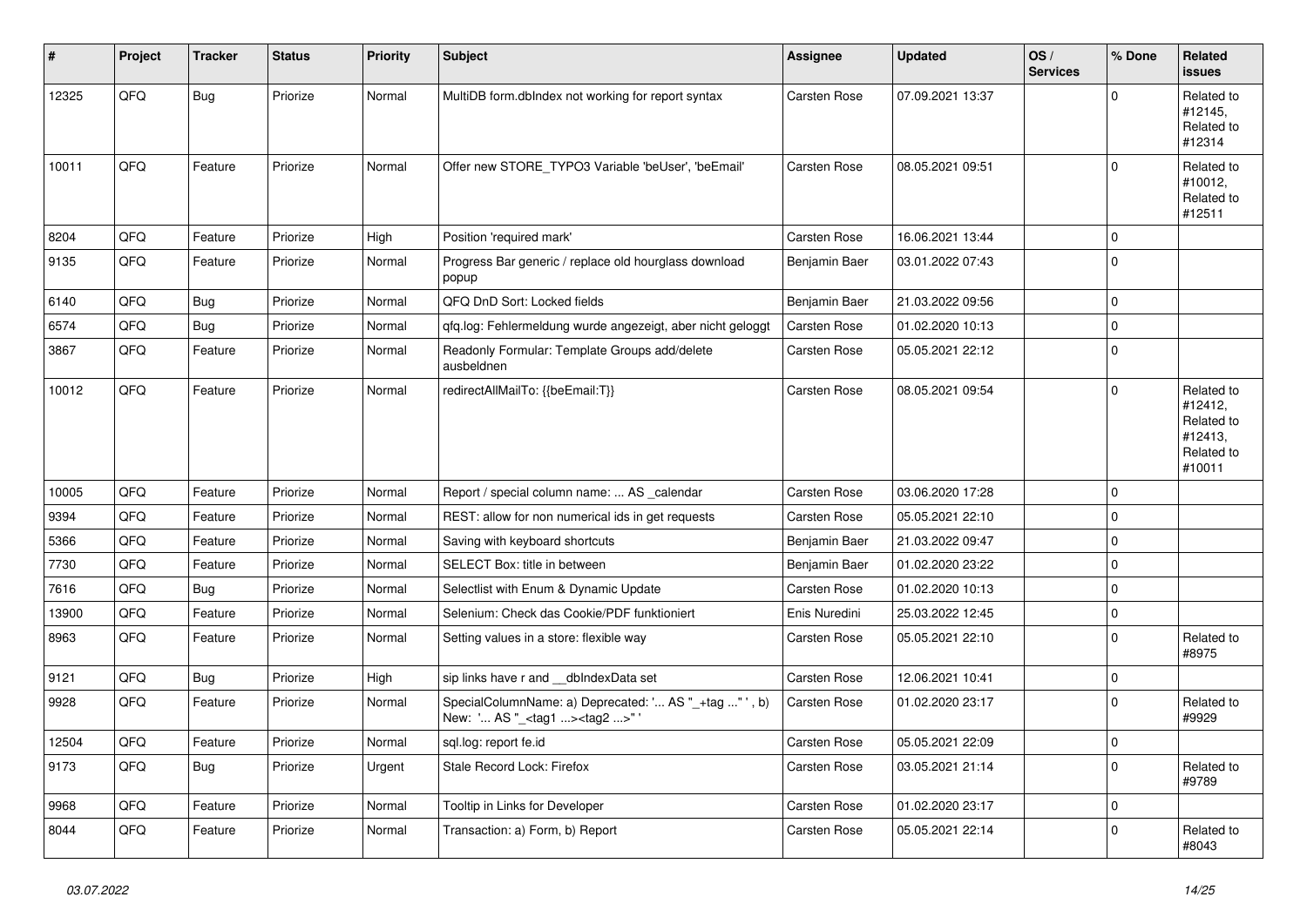| $\vert$ # | Project | <b>Tracker</b> | <b>Status</b> | <b>Priority</b> | <b>Subject</b>                                                                          | <b>Assignee</b>     | <b>Updated</b>   | OS/<br><b>Services</b> | % Done      | Related<br><b>issues</b>                                                                                                                                              |
|-----------|---------|----------------|---------------|-----------------|-----------------------------------------------------------------------------------------|---------------------|------------------|------------------------|-------------|-----------------------------------------------------------------------------------------------------------------------------------------------------------------------|
| 4457      | QFQ     | <b>Bug</b>     | Priorize      | Normal          | typeahead: pressing return to select an item, saves the form<br>and closes the form.    | Benjamin Baer       | 03.01.2022 08:01 |                        | $\Omega$    | Related to<br>#4398                                                                                                                                                   |
| 11320     | QFQ     | Feature        | Priorize      | Normal          | Typo3 Version 10 support                                                                | Carsten Rose        | 05.05.2021 22:09 |                        | $\mathbf 0$ |                                                                                                                                                                       |
| 13943     | QFQ     | <b>Bug</b>     | Priorize      | Normal          | unable to find formgroup                                                                | Enis Nuredini       | 28.05.2022 11:03 |                        | $\mathbf 0$ |                                                                                                                                                                       |
| 9947      | QFQ     | Bug            | Priorize      | Normal          | Unwanted error message if missing 'typeAheadSqlPrefetch'                                | Carsten Rose        | 01.02.2020 10:13 |                        | $\mathbf 0$ |                                                                                                                                                                       |
| 6116      | QFQ     | Bug            | Priorize      | High            | value of checkbox not saved                                                             | Carsten Rose        | 07.12.2021 17:19 |                        | $\mathbf 0$ |                                                                                                                                                                       |
| 14320     | QFQ     | Feature        | ToDo          | Normal          | Allow specific HTML Tags and Attributes: general, TinyMCE                               | Enis Nuredini       | 17.06.2022 10:44 |                        | 0           | Related to<br>#12664,<br>Related to<br>#12039,<br>Related to<br>#11702,<br>Related to<br>#7239,<br>Related to<br>#3708,<br>Related to<br>#3646,<br>Related to<br>#880 |
| 14303     | QFQ     | Bug            | ToDo          | Normal          | datetime broken with picker                                                             | Enis Nuredini       | 17.06.2022 09:02 |                        | $\Omega$    | Related to<br>#12630                                                                                                                                                  |
| 12262     | QFQ     | Feature        | ToDo          | Normal          | Form buttons on top: more customable                                                    | Enis Nuredini       | 17.06.2022 10:44 |                        | $\mathbf 0$ | Related to<br>#13945, Has<br>duplicate<br>#4046, Has<br>duplicate<br>#10080                                                                                           |
| 7602      | QFQ     | Feature        | ToDo          | High            | Multi Select: with checkboxes                                                           | Benjamin Baer       | 22.03.2022 09:07 |                        | $\mathbf 0$ |                                                                                                                                                                       |
| 12463     | QFQ     | Bug            | ToDo          | High            | QFQ Function: 'function' and 'sql' on same level - output of<br>sql is shown two times. | <b>Carsten Rose</b> | 15.12.2021 16:31 |                        | $\mathbf 0$ |                                                                                                                                                                       |
| 12395     | QFQ     | Bug            | ToDo          | High            | QFQ Function: Result two times shown                                                    | Carsten Rose        | 18.02.2022 08:59 |                        | $\mathbf 0$ |                                                                                                                                                                       |
| 13899     | QFQ     | Bug            | ToDo          | Normal          | Selenium: zum laufen bringen                                                            | Enis Nuredini       | 25.03.2022 10:24 |                        | 0           |                                                                                                                                                                       |
| 4194      | QFQ     | Feature        | In Progress   | Normal          | Bootstrap 4 ist jetzt offiziel                                                          |                     | 03.05.2021 20:47 |                        | $\mathbf 0$ | Related to<br>#10114                                                                                                                                                  |
| 9691      | QFQ     | <b>Bug</b>     | In Progress   | Normal          | Checkbox: dynamic update > readonly                                                     | Carsten Rose        | 01.02.2020 23:22 |                        | 50          | Related to<br>#9834                                                                                                                                                   |
| 6250      | QFQ     | Feature        | In Progress   | Normal          | Enhance layout: a) Subrecord, b) Subrecord-Title                                        | Carsten Rose        | 01.02.2020 23:22 |                        | $\mathbf 0$ | Related to<br>#5391                                                                                                                                                   |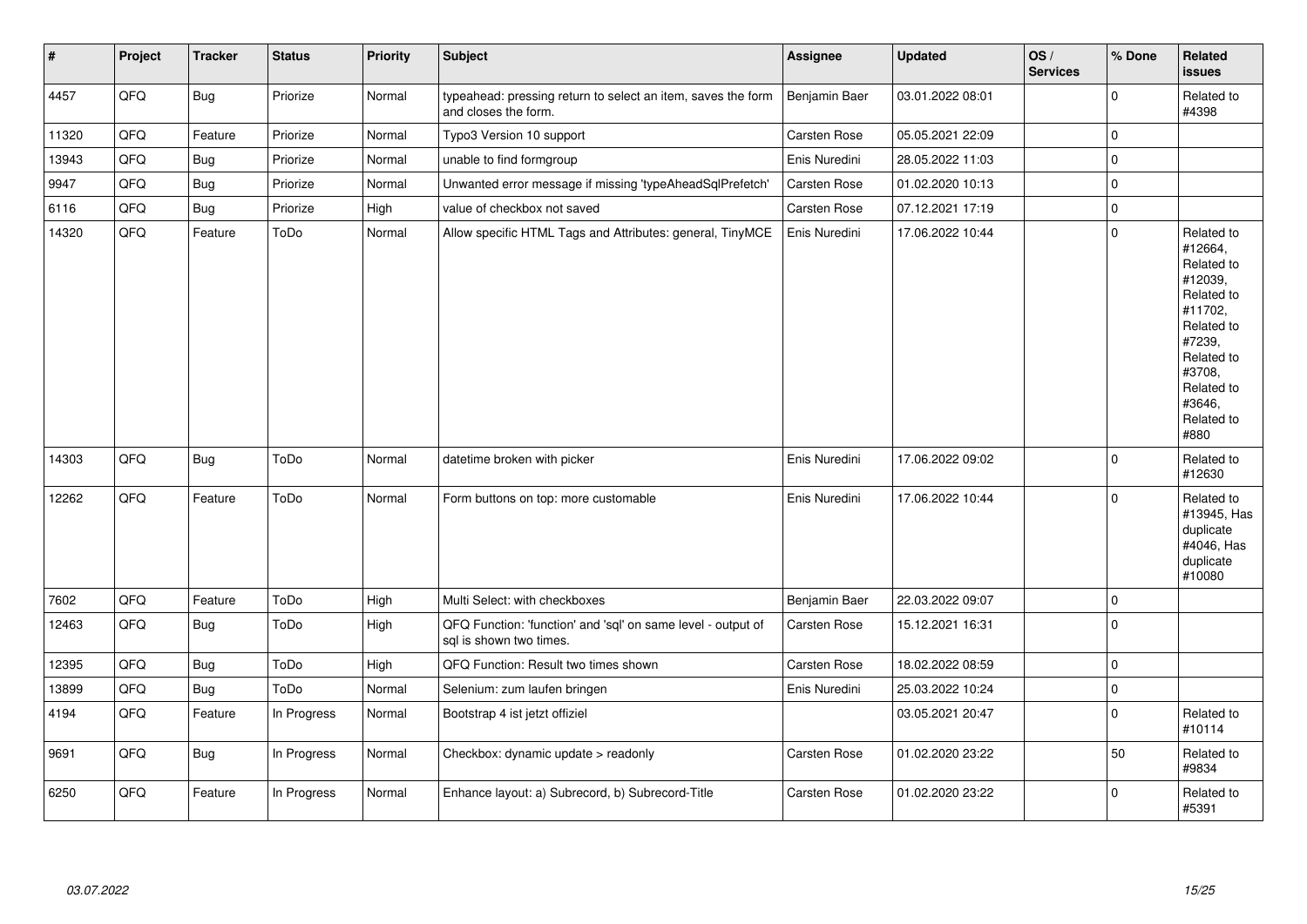| #     | Project | <b>Tracker</b> | <b>Status</b> | <b>Priority</b> | Subject                                          | <b>Assignee</b>     | <b>Updated</b>   | OS/<br><b>Services</b> | % Done      | Related<br>issues                                                                                                              |
|-------|---------|----------------|---------------|-----------------|--------------------------------------------------|---------------------|------------------|------------------------|-------------|--------------------------------------------------------------------------------------------------------------------------------|
| 11517 | QFQ     | <b>Bug</b>     | In Progress   | Normal          | extraButtonInfo Broken for multiple FormElements | Carsten Rose        | 12.05.2022 13:12 |                        | 0           | Related to<br>#7890,<br>Related to<br>#3811, Has<br>duplicate<br>#10905, Has<br>duplicate<br>#10553, Has<br>duplicate<br>#6779 |
| 9517  | QFQ     | Feature        | In Progress   | High            | Input multiple tags with typeahead               | Carsten Rose        | 03.05.2021 21:14 |                        | 40          | Related to<br>#10150                                                                                                           |
| 12630 | QFQ     | Feature        | In Progress   | Normal          | Input: date[time]: min / max values              | Enis Nuredini       | 20.06.2022 18:31 |                        | 0           | Related to<br>#10096,<br>Related to<br>#14302,<br>Related to<br>#14303                                                         |
| 10443 | QFQ     | Feature        | In Progress   | Normal          | Konzept_api / _live                              | <b>Carsten Rose</b> | 07.05.2020 09:39 |                        | 0           |                                                                                                                                |
| 13330 | QFQ     | Feature        | In Progress   | Normal          | Multi Form: Upload                               | Carsten Rose        | 07.11.2021 12:40 |                        | 50          | Related to<br>#9706                                                                                                            |
| 5695  | QFQ     | Feature        | In Progress   | Normal          | Multiform                                        | Carsten Rose        | 02.01.2021 18:38 |                        | 0           |                                                                                                                                |
| 14175 | QFQ     | <b>Bug</b>     | In Progress   | Normal          | Opening a form with no QFQ Session cookie fails  | Carsten Rose        | 03.06.2022 10:40 |                        | 0           |                                                                                                                                |
| 11980 | QFQ     | Feature        | In Progress   | Normal          | protected verzeichnis MUSS geschützt werden      | Carsten Rose        | 07.09.2021 13:30 |                        | 0           |                                                                                                                                |
| 12508 | QFQ     | Bug            | In Progress   | High            | qfq Form: sendMail                               | Karin Niffeler      | 19.03.2022 17:48 |                        | 0           |                                                                                                                                |
| 9789  | QFQ     | Bug            | In Progress   | High            | Record Lock: release to early on 'leave page'    | Carsten Rose        | 10.01.2022 09:25 |                        | 100         | Related to<br>#10081,<br>Related to<br>#9173,<br>Related to<br>#8702                                                           |
| 14323 | QFQ     | Bug            | In Progress   | Normal          | Report: render=both single - no impact           | Carsten Rose        | 19.06.2022 18:31 |                        | 0           |                                                                                                                                |
| 11076 | QFQ     | Feature        | In Progress   | Normal          | SELECT  AS _websocket                            | Carsten Rose        | 30.08.2020 17:49 |                        | 0           |                                                                                                                                |
| 12439 | QFQ     | Feature        | In Progress   | Normal          | TinyMCE Paste from Word & Character Count/Limit  | Carsten Rose        | 05.05.2021 22:15 |                        | 0           |                                                                                                                                |
| 12440 | QFQ     | Feature        | In Progress   | Normal          | Typo3 V10 upgrade (durchfuehren und testen)      | Carsten Rose        | 21.03.2022 09:53 |                        | 50          | Related to<br>#12357,<br>Related to<br>#12067,<br>Related to<br>#10661                                                         |
| 10661 | QFG     | I Bug          | In Progress   | Normal          | Typo3 Warnungen                                  | Carsten Rose        | 07.09.2021 13:23 |                        | $\mathsf 0$ | Related to<br>#12440                                                                                                           |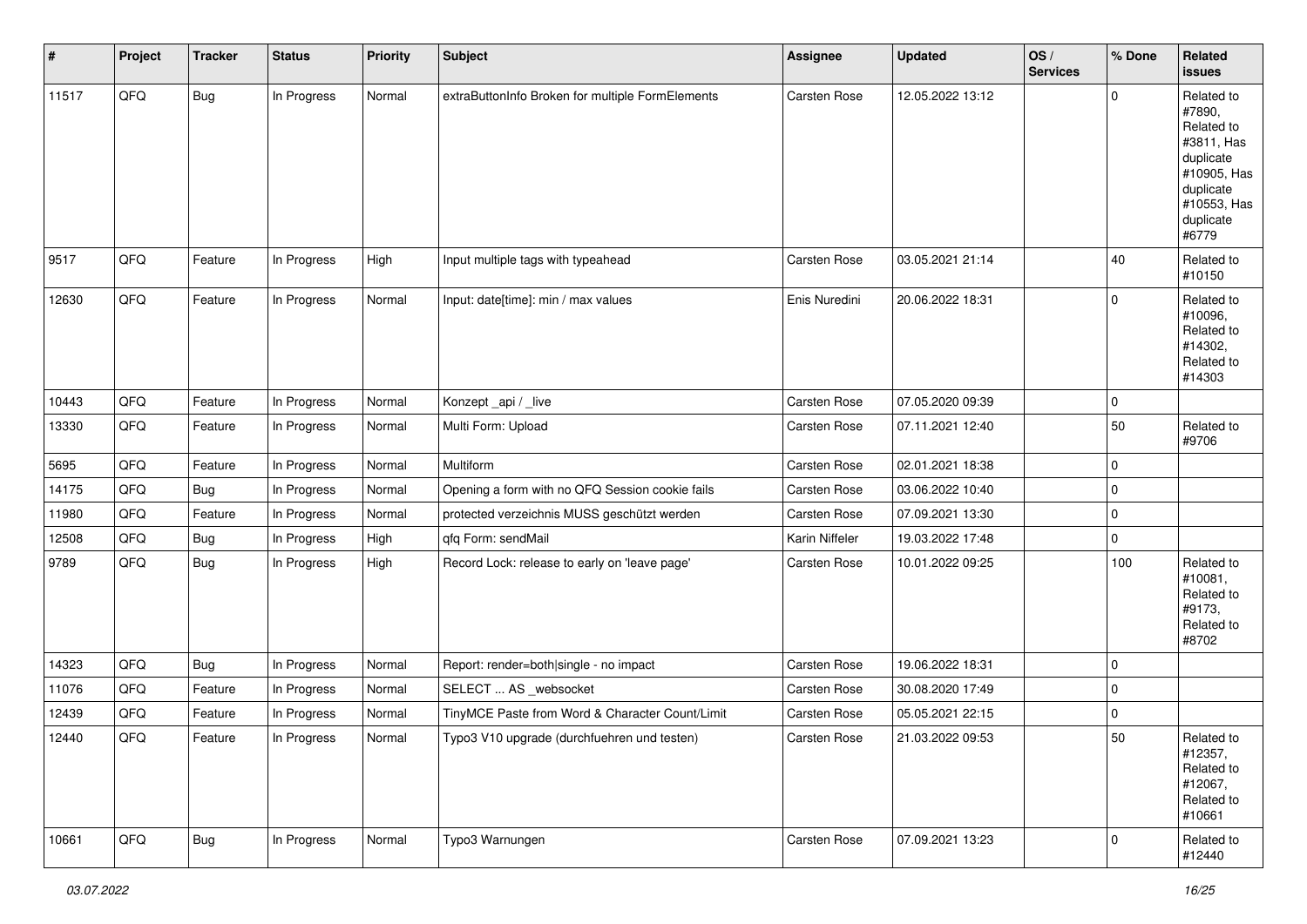| ∦     | Project | <b>Tracker</b> | <b>Status</b>              | <b>Priority</b> | <b>Subject</b>                                                                            | Assignee          | <b>Updated</b>   | OS/<br><b>Services</b> | % Done   | <b>Related</b><br><b>issues</b>             |
|-------|---------|----------------|----------------------------|-----------------|-------------------------------------------------------------------------------------------|-------------------|------------------|------------------------|----------|---------------------------------------------|
| 10793 | QFQ     | Feature        | In Progress                | Normal          | <b>Update NPM Packages</b>                                                                | Carsten Rose      | 07.09.2021 13:25 |                        | 30       |                                             |
| 13566 | QFQ     | Feature        | Ready to sync<br>(develop) | Normal          | Delete config-example.qfq.php file                                                        | Carsten Rose      | 23.12.2021 09:25 |                        | $\Omega$ |                                             |
| 11630 | QFQ     | <b>Bug</b>     | Feedback                   | High            | Bitte check ob CALL() in 20.11.0 noch so funktioniert wie in<br>20.4.1                    | Enis Nuredini     | 28.05.2022 13:45 |                        | $\Omega$ | Related to<br>#11325                        |
| 12546 | QFQ     | <b>Bug</b>     | Feedback                   | Normal          | Branch 'Development' - Unit Tests mit dirty workaround<br>angepasst                       | Carsten Rose      | 19.03.2022 17:48 |                        | $\Omega$ |                                             |
| 13767 | QFQ     | <b>Bug</b>     | Feedback                   | Normal          | date/time-picker: required shows up/down button orange                                    | Enis Nuredini     | 16.05.2022 23:16 |                        | $\Omega$ |                                             |
| 8316  | QFQ     | Bug            | Feedback                   | Normal          | Documentation/Behaviour for Nested Queries and<br>Record-Store confusing                  | Nicola Chiapolini | 20.11.2019 09:14 |                        | $\Omega$ |                                             |
| 13572 | QFQ     | Feature        | Feedback                   | Normal          | Form Load: misleading error message on trying to load non<br>existent primary record      | Enis Nuredini     | 16.05.2022 23:16 |                        | 100      |                                             |
| 9548  | QFQ     | Feature        | Feedback                   | High            | FormElement: Pattern mismatch - optional report only on<br>focus lost                     | Benjamin Baer     | 03.05.2021 21:14 |                        | $\Omega$ |                                             |
| 9898  | QFQ     | Bug            | Feedback                   | Normal          | Formular trotz Timeout gespeichert                                                        | Benjamin Baer     | 01.02.2020 15:56 |                        | $\Omega$ |                                             |
| 11347 | QFQ     | Bug            | Feedback                   | Normal          | If Bedingungen funktionieren nicht korrekt                                                | Christoph Fuchs   | 21.03.2021 20:37 |                        | $\Omega$ |                                             |
| 10124 | QFQ     | Feature        | Feedback                   | Normal          | qfq AAI-Login                                                                             | Karin Niffeler    | 07.05.2020 09:36 |                        | $\Omega$ |                                             |
| 9535  | QFQ     | <b>Bug</b>     | Feedback                   | Normal          | Report:  AS ' vertical' - column to wide - vertical >> rot45,<br>rot90                    | Benjamin Baer     | 01.02.2020 15:56 |                        | $\Omega$ |                                             |
| 9052  | QFQ     | Feature        | Feedback                   | High            | Report: CodeMirror with SQL Syntax Highlight in FE                                        | Enis Nuredini     | 08.06.2022 10:25 |                        | $\Omega$ |                                             |
| 12584 | QFQ     | Feature        | Feedback                   | Normal          | T3 v10 migration script: replace alias-patterns (v11)                                     | Carsten Rose      | 28.05.2022 11:12 |                        | 100      |                                             |
| 10782 | QFQ     | Feature        | Feedback                   | Normal          | Tiny MCE: Image Upload                                                                    | Enis Nuredini     | 16.05.2022 23:16 |                        | $\Omega$ | Related to<br>#12452                        |
| 5894  | QFQ     | Feature        | Feedback                   | Normal          | Typeahead in Report: show/hide rows dynamically                                           | Carsten Rose      | 18.02.2022 08:50 |                        | $\Omega$ | Related to<br>#5893.<br>Related to<br>#5885 |
| 4651  | QFQ     | <b>Bug</b>     | Some day<br>maybe          | Normal          | "Loading document" Modal wird angezeigt bei uzhcd type=2<br>Ansicht                       | Carsten Rose      | 01.02.2020 23:20 |                        | $\Omega$ |                                             |
| 4441  | QFQ     | <b>Bug</b>     | Some day<br>maybe          | Normal          | \$_SERVER Vars sollten nur aus dem Store genommen<br>werden - Code entsprechend anpassen. |                   | 11.12.2019 16:02 |                        | $\Omega$ |                                             |
| 7101  | QFQ     | <b>Bug</b>     | Some day<br>maybe          | Normal          | 'form' in SIP and 'report' - breaks                                                       |                   | 01.02.2020 23:20 |                        | $\Omega$ |                                             |
| 3567  | QFQ     | Feature        | Some day<br>maybe          | Low             | 'Save', 'Close', 'New' als FormElement                                                    |                   | 11.12.2019 16:02 |                        | $\Omega$ |                                             |
| 5768  | QFQ     | <b>Bug</b>     | Some day<br>maybe          | Normal          | {{pageLanguage:T}}' missing if QFQ is called via api                                      | Carsten Rose      | 01.02.2020 23:19 |                        | $\Omega$ |                                             |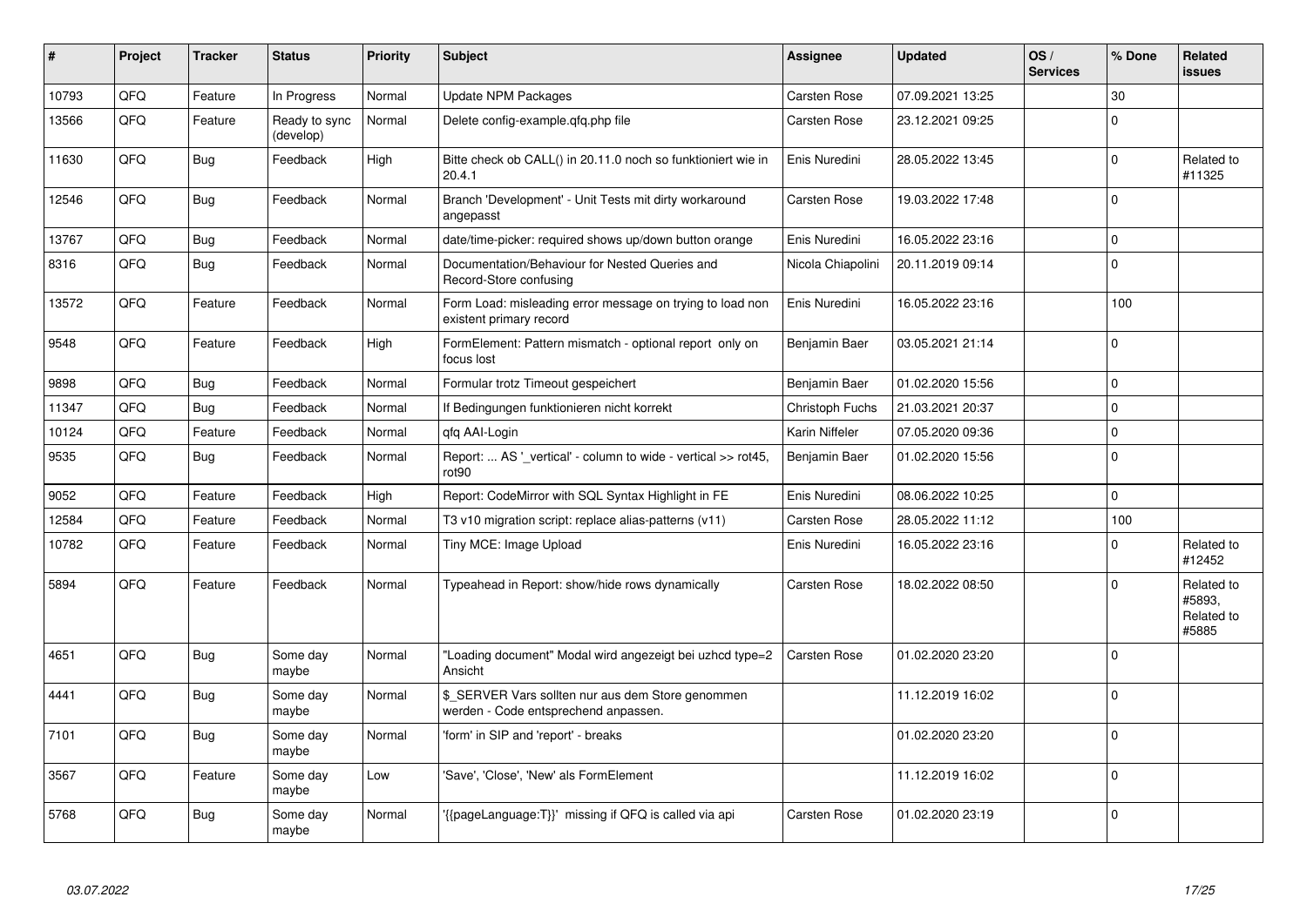| #     | Project | <b>Tracker</b> | <b>Status</b>     | <b>Priority</b> | <b>Subject</b>                                                                                                                               | <b>Assignee</b> | <b>Updated</b>   | OS/<br><b>Services</b> | % Done      | Related<br><b>issues</b>                    |
|-------|---------|----------------|-------------------|-----------------|----------------------------------------------------------------------------------------------------------------------------------------------|-----------------|------------------|------------------------|-------------|---------------------------------------------|
| 4092  | QFQ     | <b>Bug</b>     | Some day<br>maybe | Normal          | 1) Logging verbessern wann welches FE warum ausgefuehrt<br>wird, 2) Documentation: Best Practice Template Group                              | Carsten Rose    | 01.02.2020 23:19 |                        | $\mathbf 0$ | Related to<br>#3504                         |
| 3267  | QFQ     | Feature        | Some day<br>maybe | Normal          | 2 Forms auf einer Seite: real + Read only                                                                                                    | Carsten Rose    | 11.12.2019 16:03 |                        | $\mathbf 0$ |                                             |
| 5548  | QFQ     | Feature        | Some day<br>maybe | Normal          | 801 Textfiles/Scriptfiles als Thumbnail                                                                                                      | Carsten Rose    | 07.03.2022 16:26 |                        | $\mathbf 0$ |                                             |
| 3666  | QFQ     | Feature        | Some day<br>maybe | Normal          | a) Performance Messung: mysql_real_escape_string() im<br>Vergleich zu str_replace(), b) doppeltes Aufrufen von<br>mysql_real_escape_string() | Carsten Rose    | 11.12.2019 16:02 |                        | $\mathbf 0$ |                                             |
| 3942  | QFQ     | Feature        | Some day<br>maybe | Normal          | Action Elemente: neu generierte IDs via FE weitergeben                                                                                       | Carsten Rose    | 11.12.2019 16:03 |                        | $\Omega$    | Related to<br>#3941                         |
| 9281  | QFQ     | <b>Bug</b>     | Some day<br>maybe | Normal          | Allow STRICT_TRANS_TABLES                                                                                                                    | Carsten Rose    | 02.01.2021 18:43 |                        | $\Omega$    |                                             |
| 3848  | QFQ     | Feature        | Some day<br>maybe | High            | Antivirus check fuer Upload files in gfg?                                                                                                    | Carsten Rose    | 03.05.2021 21:14 |                        | $\mathbf 0$ | Related to<br>#4131                         |
| 3947  | QFQ     | Feature        | Some day<br>maybe | Normal          | Attack detectect: logout current user                                                                                                        | Carsten Rose    | 11.12.2019 16:03 |                        | $\Omega$    | Related to<br>#5458,<br>Related to<br>#6299 |
| 6299  | QFQ     | Feature        | Some day<br>maybe | Normal          | Attack detection: log table with invalid SIP access                                                                                          |                 | 11.12.2019 16:02 |                        | $\mathbf 0$ | Related to<br>#3947                         |
| 3291  | QFQ     | Feature        | Some day<br>maybe | Normal          | AutoCron websiteToken                                                                                                                        | Carsten Rose    | 11.12.2019 16:02 |                        | $\mathbf 0$ | Related to<br>#4250                         |
| 7452  | QFQ     | Feature        | Some day<br>maybe | Normal          | automate deployment new QFQ version                                                                                                          | Carsten Rose    | 16.09.2021 15:10 |                        | $\mathbf 0$ |                                             |
| 13608 | QFQ     | Feature        | Some day<br>maybe | Normal          | Automatic Browser Language Redirect                                                                                                          | Enis Nuredini   | 17.06.2022 08:35 |                        | $\mathbf 0$ |                                             |
| 7106  | QFQ     | Feature        | Some day<br>maybe | Normal          | Beispiel Nummerierung von Rows in Report                                                                                                     |                 | 11.12.2019 16:01 |                        | $\Omega$    |                                             |
| 7105  | QFQ     | Feature        | Some day<br>maybe | Normal          | Beispiel wie man in einer zweiten Tabelle speichert.                                                                                         |                 | 11.12.2019 16:01 |                        | $\Omega$    |                                             |
| 6288  | QFQ     | Feature        | Some day<br>maybe | Normal          | Best Practice: Erklaeren wie man ein Formular ganz in<br>'weiss' erstellen kann                                                              |                 | 11.12.2019 16:02 |                        | $\mathbf 0$ |                                             |
| 5783  | QFQ     | Feature        | Some day<br>maybe | Normal          | <b>BPMN View/Edit</b>                                                                                                                        |                 | 11.12.2019 16:02 |                        | $\mathbf 0$ |                                             |
| 8520  | QFQ     | Feature        | Some day<br>maybe | Normal          | Bring QFQ to Composer                                                                                                                        | Carsten Rose    | 16.09.2021 15:10 |                        | $\mathbf 0$ |                                             |
| 8522  | QFQ     | Feature        | Some day<br>maybe | Normal          | build QFQ - npm warnings                                                                                                                     | Benjamin Baer   | 01.02.2020 23:19 |                        | 50          |                                             |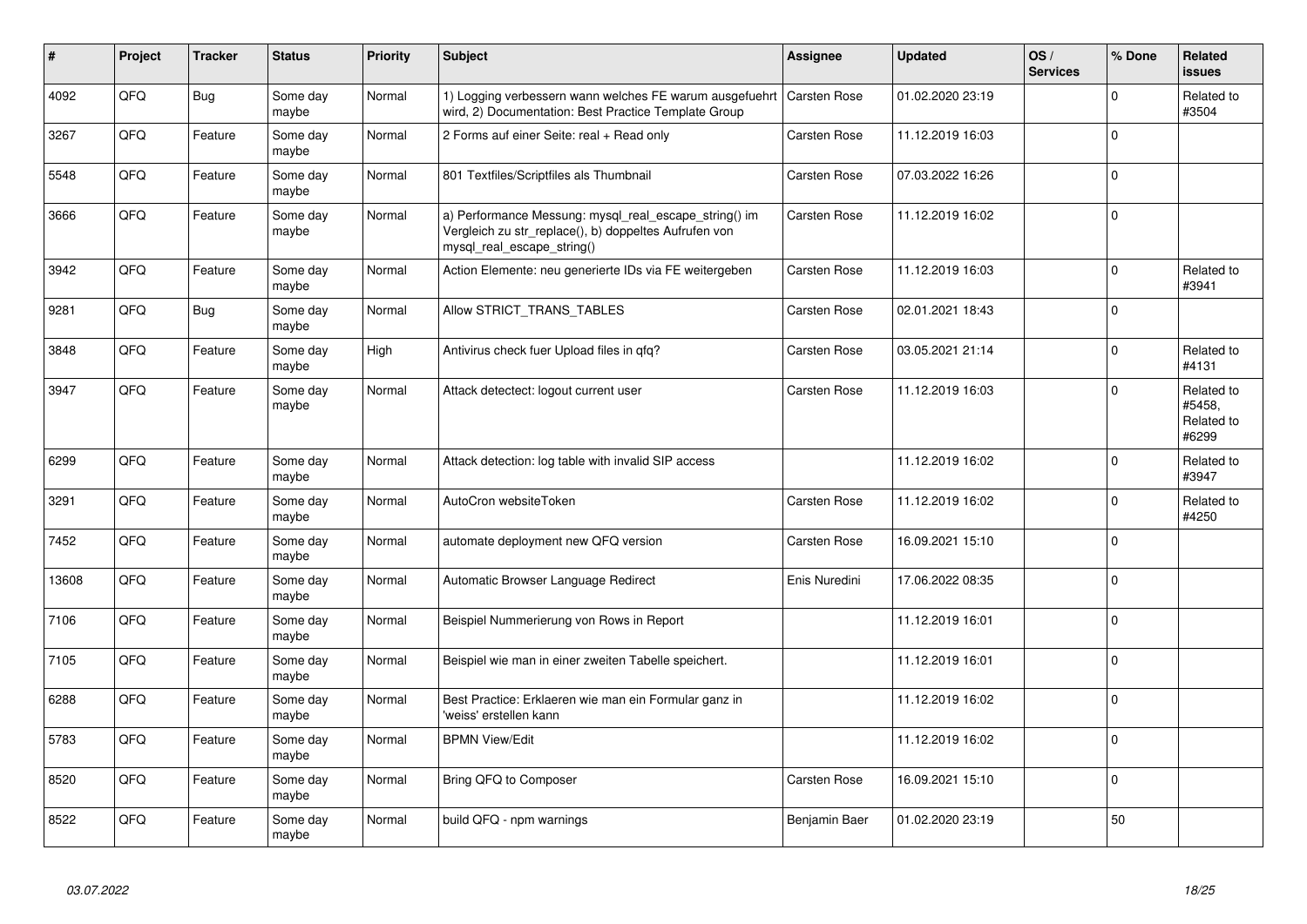| #     | Project | <b>Tracker</b> | <b>Status</b>     | <b>Priority</b> | <b>Subject</b>                                                                                                                                                | Assignee      | <b>Updated</b>   | OS/<br><b>Services</b> | % Done      | <b>Related</b><br><b>issues</b>              |
|-------|---------|----------------|-------------------|-----------------|---------------------------------------------------------------------------------------------------------------------------------------------------------------|---------------|------------------|------------------------|-------------|----------------------------------------------|
| 10716 | QFQ     | Feature        | Some day<br>maybe | Normal          | Business Logic mit Externen Skripten                                                                                                                          | Carsten Rose  | 16.09.2021 15:10 |                        | $\Omega$    | Related to<br>#10713,<br>Related to<br>#8217 |
| 9669  | QFQ     | <b>Bug</b>     | Some day<br>maybe | Normal          | Checkbox / Template Group: radio/checkbox visible broken<br>after 'add'                                                                                       | Carsten Rose  | 16.06.2021 13:47 |                        | $\mathbf 0$ | Related to<br>#8091                          |
| 4420  | QFQ     | Feature        | Some day<br>maybe | Normal          | Client: Local Storage - store the changes of a form, local in<br>the browser.                                                                                 | Benjamin Baer | 11.12.2019 16:02 |                        | $\Omega$    |                                              |
| 6715  | QFQ     | Feature        | Some day<br>maybe | Normal          | Code-Refactoring: dbArray vereinheitlichen                                                                                                                    | Carsten Rose  | 11.12.2019 16:02 |                        | $\Omega$    |                                              |
| 4279  | QFQ     | <b>Bug</b>     | Some day<br>maybe | High            | config.linkVars lost                                                                                                                                          | Carsten Rose  | 03.05.2021 21:14 |                        | $\Omega$    |                                              |
| 3349  | QFQ     | <b>Bug</b>     | Some day<br>maybe | Normal          | config.qfq.ini: a) vertraegt keine '=' im Value (z.B. Passwort),<br>b) Values sollten in ticks einschliessbar sein (spaces, )                                 | Carsten Rose  | 11.12.2019 16:02 |                        | $\Omega$    |                                              |
| 4650  | QFQ     | Feature        | Some day<br>maybe | Normal          | Convert html to doc/rtf                                                                                                                                       | Carsten Rose  | 01.02.2020 23:20 |                        | $\Omega$    | Related to<br>#10704                         |
| 10738 | QFQ     | Feature        | Some day<br>maybe | Normal          | CORS headers for external API requests                                                                                                                        |               | 10.06.2020 14:00 |                        | $\Omega$    |                                              |
| 3990  | QFQ     | Feature        | Some day<br>maybe | High            | custom class definition: add space automatically                                                                                                              | Carsten Rose  | 03.05.2021 21:14 |                        | $\Omega$    |                                              |
| 4719  | QFQ     | Feature        | Some day<br>maybe | Normal          | Custom Message in Client in case of 'Browser tab close,<br>modification will be lost'                                                                         |               | 01.02.2020 23:20 |                        | $\Omega$    |                                              |
| 12337 | QFQ     | Feature        | Some day<br>maybe | Normal          | Database.php: better caching                                                                                                                                  | Carsten Rose  | 16.09.2021 15:10 |                        | $\Omega$    |                                              |
| 6992  | QFQ     | Feature        | Some day<br>maybe | Normal          | DB exception: Syntax Highlight                                                                                                                                |               | 11.12.2019 16:01 |                        | 0           | Related to<br>#5450                          |
| 4627  | QFQ     | Feature        | Some day<br>maybe | Normal          | dbupdate: all tables - check 'create', 'modified' if it is possible<br>to change to default 'CURRENT_TIMESTAMP' and modified<br>'ON UPDATE CURRENT_TIMESTAMP' |               | 01.02.2020 23:20 |                        | $\Omega$    |                                              |
| 3130  | QFQ     | <b>Bug</b>     | Some day<br>maybe | Normal          | Debug Info's nicht korrekt nach 'New > Save'.                                                                                                                 | Carsten Rose  | 11.12.2019 16:03 |                        | $\Omega$    | Related to<br>#3253                          |
| 3331  | QFQ     | Feature        | Some day<br>maybe | Normal          | Default Tooltip fuer _page? Links: mit Form und Record ID                                                                                                     | Carsten Rose  | 11.12.2019 16:02 |                        | $\Omega$    |                                              |
| 5850  | QFQ     | Feature        | Some day<br>maybe | Normal          | Deployment: In QFQ Doc best practice fuer zeitgemaesses<br>Deployment beschreiben                                                                             |               | 01.02.2020 23:20 |                        | $\Omega$    |                                              |
| 3273  | QFQ     | Feature        | Some day<br>maybe | Low             | Dirty Flag in Form                                                                                                                                            | Carsten Rose  | 11.12.2019 16:02 |                        | 0           |                                              |
| 3458  | QFQ     | Feature        | Some day<br>maybe | Normal          | Display 'Edit Form Element'-Checkbox on form: should<br>depend on FE Group                                                                                    | Carsten Rose  | 11.12.2019 16:02 |                        | $\Omega$    | Related to<br>#3447                          |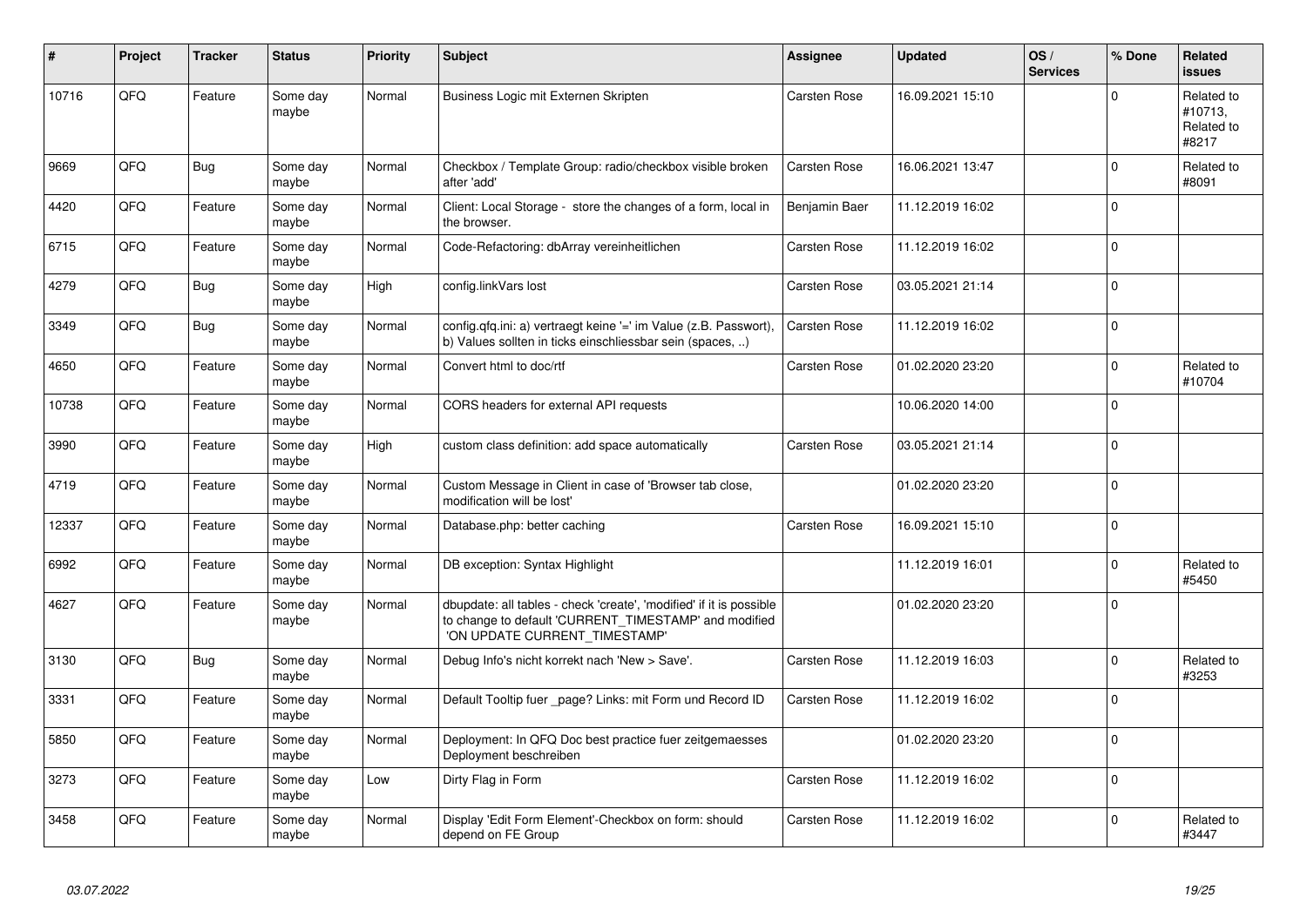| #    | Project    | <b>Tracker</b> | <b>Status</b>     | <b>Priority</b> | <b>Subject</b>                                                                                                          | <b>Assignee</b> | <b>Updated</b>   | OS/<br><b>Services</b> | % Done       | <b>Related</b><br><b>issues</b> |
|------|------------|----------------|-------------------|-----------------|-------------------------------------------------------------------------------------------------------------------------|-----------------|------------------|------------------------|--------------|---------------------------------|
| 8892 | QFQ        | Feature        | Some day<br>maybe | Normal          | Display and Edit SQL Comments in Form Editor                                                                            | Carsten Rose    | 11.12.2019 16:01 |                        | $\Omega$     |                                 |
| 8894 | QFQ        | Feature        | Some day<br>maybe | Normal          | Documentation Tags Usable in QFQ Application                                                                            | Carsten Rose    | 11.12.2019 16:01 |                        | $\mathbf 0$  |                                 |
| 3905 | QFQ        | Feature        | Some day<br>maybe | Normal          | Documentation: Best Practice anhand eines Online<br>Bewerbungstools                                                     | Carsten Rose    | 11.12.2019 16:03 |                        | $\Omega$     |                                 |
| 4293 | QFQ        | Bug            | Some day<br>maybe | Normal          | Download broken if token 'd:' is missing - but no error<br>message                                                      | Carsten Rose    | 11.12.2019 16:03 |                        | $\Omega$     | Related to<br>#7514             |
| 7100 | QFQ        | Feature        | Some day<br>maybe | Normal          | Download: log access, max downloads, time limit                                                                         |                 | 01.02.2020 23:19 |                        | $\mathbf 0$  |                                 |
| 2995 | <b>OFO</b> | Feature        | Some day<br>maybe | Normal          | Dropdown JQuery Plugin: 'chosen' - Moeglichkeit um Select<br>Listen mehr Funktion zu geben. Kein Bootstrap noetig.      | Carsten Rose    | 11.12.2019 16:03 |                        | $\Omega$     |                                 |
| 4869 | QFQ        | Feature        | Some day<br>maybe | Normal          | Dynamic Update (show, hide, readonly?, required?) for<br>Template Group Elements                                        | Carsten Rose    | 01.02.2020 23:19 |                        | $\mathbf 0$  | Related to<br>#4865             |
| 4583 | QFQ        | Bug            | Some day<br>maybe | Normal          | Dynamic Update bei TypeAhead Feldern                                                                                    | Carsten Rose    | 01.02.2020 23:19 |                        | $\mathbf 0$  |                                 |
| 3216 | QFQ        | Feature        | Some day<br>maybe | Normal          | dynamic update für checkbox label2                                                                                      | Carsten Rose    | 11.12.2019 16:03 |                        | $\Omega$     | Related to<br>#2081             |
| 3811 | QFQ        | <b>Bug</b>     | Some day<br>maybe | Normal          | Dynamic Update: extraButtonInfo - Text aktualisieren                                                                    | Carsten Rose    | 11.12.2019 16:03 |                        | $\mathbf 0$  | Related to<br>#11517            |
| 8106 | QFQ        | Bug            | Some day<br>maybe | Normal          | Dynamic Update: Feld kann nicht auf empty zurückgesetzt<br>werden                                                       | Carsten Rose    | 11.12.2019 16:01 |                        | $\mathbf 0$  |                                 |
| 3682 | QFQ        | <b>Bug</b>     | Some day<br>maybe | Normal          | Dynamic update: Radio buttons                                                                                           | Carsten Rose    | 11.12.2019 16:02 |                        | $\mathbf 0$  |                                 |
| 6083 | QFQ        | Feature        | Some day<br>maybe | Normal          | Dynamic Update: Value Check via SQL                                                                                     |                 | 11.12.2019 16:02 |                        | $\mathbf 0$  |                                 |
| 5893 | QFQ        | Feature        | Some day<br>maybe | Normal          | Edit on double-click                                                                                                    |                 | 01.02.2020 23:19 |                        | $\mathbf 0$  | Related to<br>#5894             |
| 5579 | QFQ        | Feature        | Some day<br>maybe | Normal          | Enhance Doc / Presentation: variable type 'link column type'                                                            | Carsten Rose    | 01.02.2020 23:19 |                        | $\Omega$     |                                 |
| 5132 | QFQ        | Feature        | Some day<br>maybe | Normal          | Error Message sendmail missing attachment: more details                                                                 | Carsten Rose    | 01.02.2020 23:19 |                        | $\Omega$     |                                 |
| 4330 | QFQ        | Feature        | Some day<br>maybe | Normal          | Error Message: report missing {{ / }} in sqlUpdate, sqlInsert,<br>sqlDelete, sqlAfter, sqlBefore in FE action elements. | Carsten Rose    | 01.02.2020 23:20 |                        | $\mathbf{0}$ |                                 |
| 4328 | QFQ        | <b>Bug</b>     | Some day<br>maybe | Normal          | Error Message: Show FE name/number on problems in FE                                                                    | Carsten Rose    | 01.02.2020 23:20 |                        | $\mathbf 0$  |                                 |
| 3900 | QFQ        | Feature        | Some day<br>maybe | Normal          | Extend documentation of 'Copy / Paste'                                                                                  | Carsten Rose    | 11.12.2019 16:03 |                        | $\Omega$     | Related to<br>#3899             |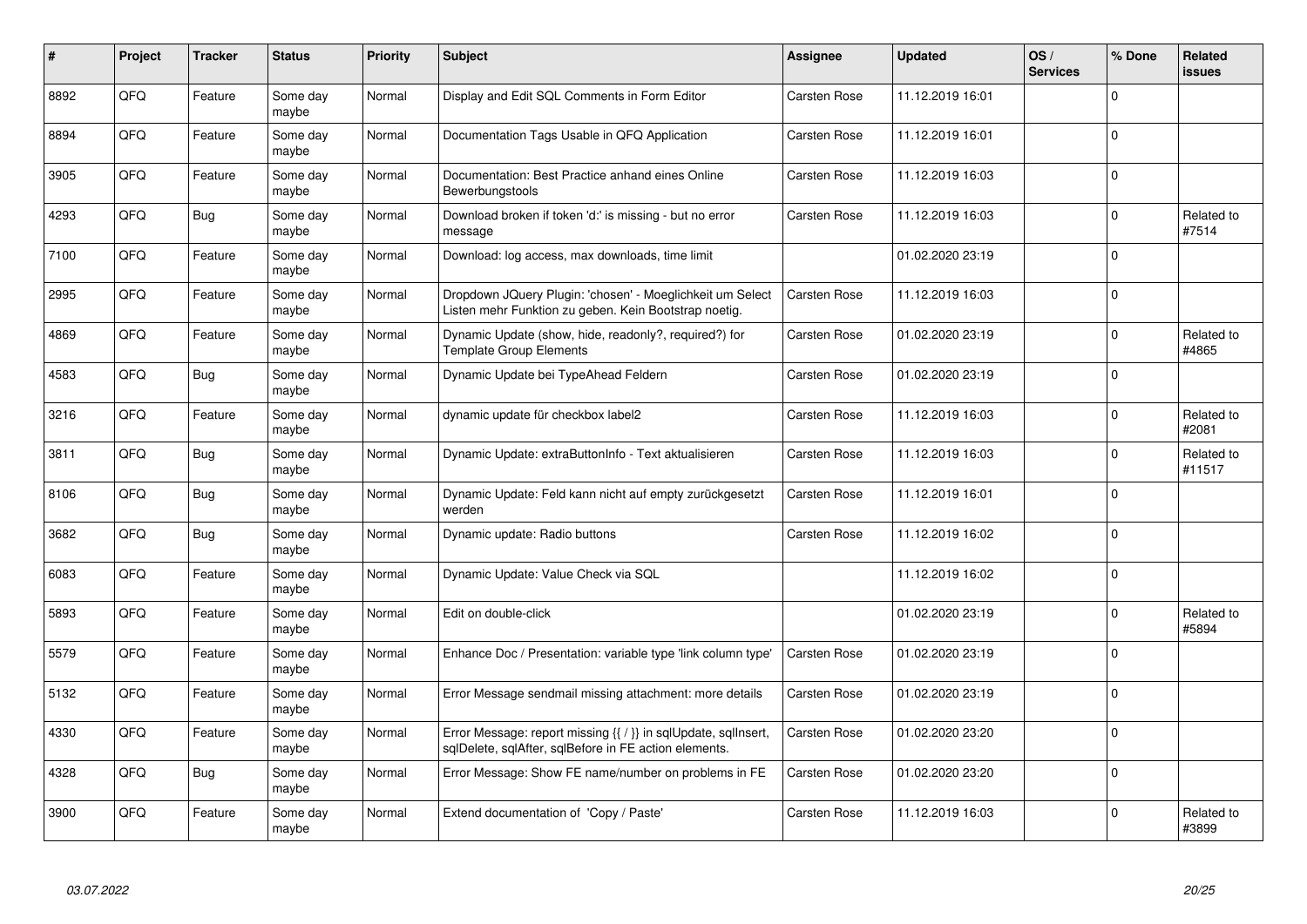| $\pmb{\#}$ | Project | <b>Tracker</b> | <b>Status</b>     | <b>Priority</b> | <b>Subject</b>                                                                                                                                           | <b>Assignee</b> | <b>Updated</b>   | OS/<br><b>Services</b> | % Done      | Related<br><b>issues</b>                                              |
|------------|---------|----------------|-------------------|-----------------|----------------------------------------------------------------------------------------------------------------------------------------------------------|-----------------|------------------|------------------------|-------------|-----------------------------------------------------------------------|
| 11217      | QFQ     | Feature        | Some day<br>maybe | Normal          | <b>Extend Script Functionality</b>                                                                                                                       | Carsten Rose    | 16.09.2021 15:10 |                        | $\mathbf 0$ |                                                                       |
| 4528       | QFQ     | <b>Bug</b>     | Some day<br>maybe | Normal          | extraButtonLock mit SQLAhead Bug                                                                                                                         | Carsten Rose    | 01.02.2020 23:19 |                        | $\mathbf 0$ |                                                                       |
| 6972       | QFQ     | Feature        | Some day<br>maybe | Normal          | Fabric Clipboard / cross browser tab                                                                                                                     | Benjamin Baer   | 01.02.2020 23:21 |                        | $\mathbf 0$ |                                                                       |
| 5024       | QFQ     | Feature        | Some day<br>maybe | Normal          | Fabric: Generate PDF with edits                                                                                                                          | Benjamin Baer   | 01.02.2020 23:20 |                        | 0           | Related to<br>#10704                                                  |
| 3750       | QFQ     | <b>Bug</b>     | Some day<br>maybe | Normal          | FE in a row: if one violates check, all are red                                                                                                          | Carsten Rose    | 11.12.2019 16:03 |                        | $\mathbf 0$ |                                                                       |
| 3415       | QFQ     | Feature        | Some day<br>maybe | Normal          | FE Login Box Templatefile                                                                                                                                | Benjamin Baer   | 11.12.2019 16:02 |                        | $\mathbf 0$ |                                                                       |
| 4536       | QFQ     | Feature        | Some day<br>maybe | Normal          | FE upload: problem with delete if mutliple uploads an<br>FE.name="                                                                                       |                 | 01.02.2020 23:20 |                        | $\mathbf 0$ |                                                                       |
| 10013      | QFQ     | Feature        | Some day<br>maybe | Normal          | FE.typ=editor: CodeMirror                                                                                                                                | Carsten Rose    | 08.06.2022 10:37 |                        | $\mathbf 0$ | Related to<br>#12611,<br>Related to<br>#12490,<br>Related to<br>#7732 |
| 5021       | QFQ     | Bug            | Some day<br>maybe | Normal          | FE.typ=extra - during save displays error 'datum2' already<br>filled in STORE_SIP - the value is stored nevertheless                                     | Carsten Rose    | 01.02.2020 23:19 |                        | $\mathbf 0$ | Related to<br>#3875                                                   |
| 5877       | QFQ     | <b>Bug</b>     | Some day<br>maybe | Normal          | FE.type=note:bsColumn strange behaviour                                                                                                                  |                 | 01.02.2020 23:19 |                        | $\mathbf 0$ |                                                                       |
| 4444       | QFQ     | Feature        | Some day<br>maybe | Normal          | FE.type=upload: detect mime type                                                                                                                         |                 | 11.12.2019 16:02 |                        | $\mathbf 0$ | Related to<br>#4303                                                   |
| 4872       | QFQ     | Feature        | Some day<br>maybe | Normal          | Fields of Typo3 page available in STORE_TYPO3                                                                                                            | Carsten Rose    | 01.02.2020 23:19 |                        | 0           |                                                                       |
| 5923       | QFQ     | Feature        | Some day<br>maybe | Normal          | fillStoreSystemBySqlLate                                                                                                                                 |                 | 01.02.2020 23:19 |                        | $\mathbf 0$ |                                                                       |
| 3880       | QFQ     | Feature        | Some day<br>maybe | Normal          | Form 'Form': anlegen einer Tabelle                                                                                                                       |                 | 14.01.2021 10:12 |                        | $\mathbf 0$ |                                                                       |
| 3879       | QFQ     | Feature        | Some day<br>maybe | Normal          | Form 'FormElement': Beim Feld 'name' rechts in der Notiz<br>einen Link einblenden - a) aktuelle Definition anzeigen, b)<br>Spalte in der Tabelle anlegen |                 | 11.12.2019 16:03 |                        | $\mathbf 0$ |                                                                       |
| 3878       | QFQ     | Feature        | Some day<br>maybe | Normal          | Form 'FormElement': Spalte 'name' typeAhead mit<br>Spaltennamen der Primarytable.                                                                        |                 | 11.12.2019 16:03 |                        | $\mathbf 0$ |                                                                       |
| 11322      | QFQ     | Feature        | Some day<br>maybe | Normal          | Form Element JSON - (multiline parameter field)                                                                                                          | Carsten Rose    | 16.09.2021 15:10 |                        | $\mathbf 0$ |                                                                       |
| 12315      | QFQ     | Feature        | Some day<br>maybe | Normal          | Form History (Diffs) / Backups                                                                                                                           | Carsten Rose    | 16.09.2021 15:10 |                        | $\mathbf 0$ |                                                                       |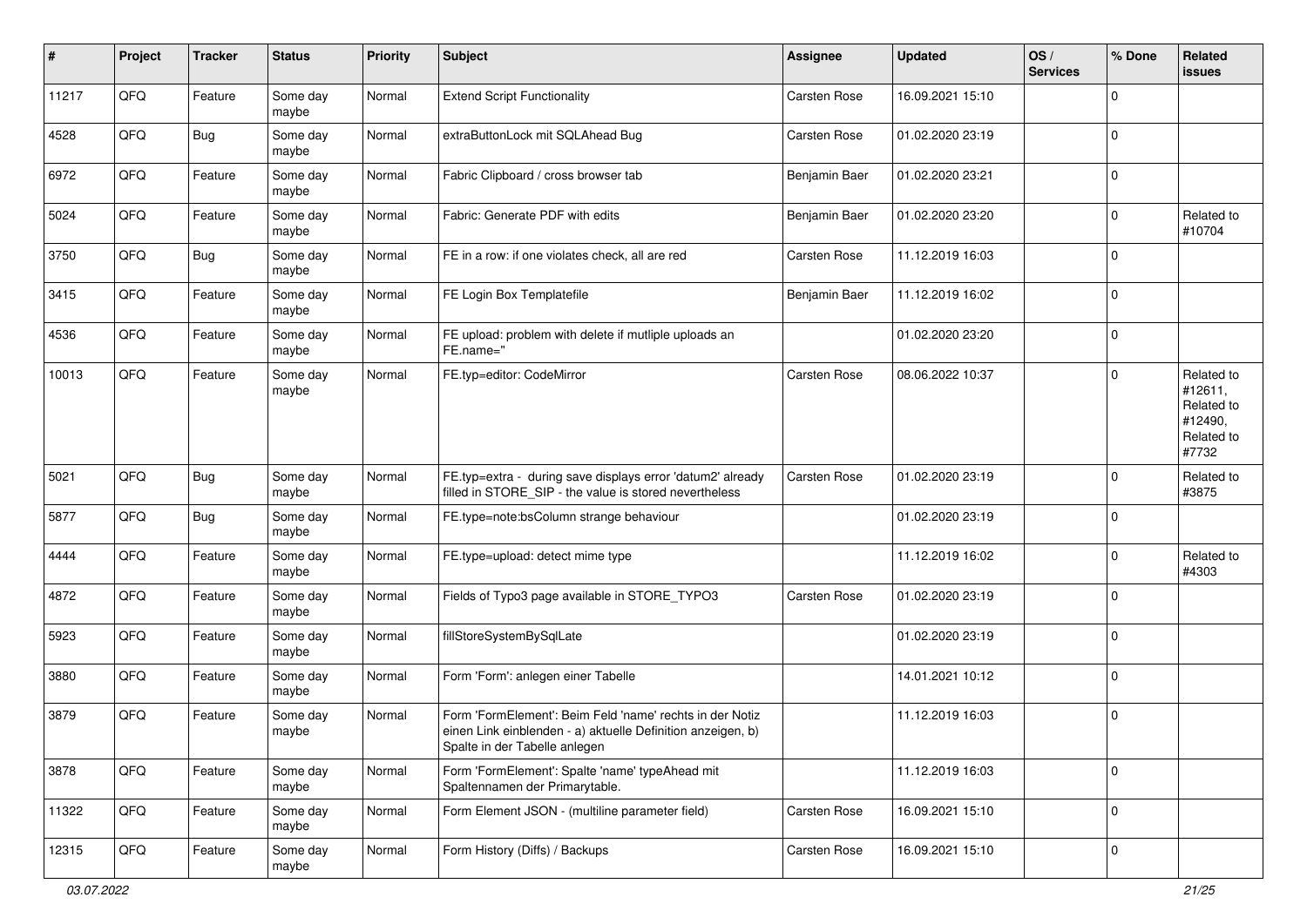| ∦     | Project | <b>Tracker</b> | <b>Status</b>     | <b>Priority</b> | <b>Subject</b>                                                                                                                      | <b>Assignee</b> | <b>Updated</b>   | OS/<br><b>Services</b> | % Done      | <b>Related</b><br>issues                                               |
|-------|---------|----------------|-------------------|-----------------|-------------------------------------------------------------------------------------------------------------------------------------|-----------------|------------------|------------------------|-------------|------------------------------------------------------------------------|
| 5557  | QFQ     | <b>Bug</b>     | Some day<br>maybe | Normal          | Form load: STORE_RECORD filled, but should be empty                                                                                 | Carsten Rose    | 01.02.2020 23:19 |                        | $\Omega$    |                                                                        |
| 5983  | QFQ     | Feature        | Some day<br>maybe | Normal          | Form Submit (save & update): normalize date/-time FE                                                                                | Carsten Rose    | 01.02.2020 23:19 |                        | $\mathbf 0$ |                                                                        |
| 3708  | QFQ     | Feature        | Some day<br>maybe | Normal          | Form: input - 'specialchars', 'none'  gewisse tags erlauben,<br>andere verbieten                                                    | Carsten Rose    | 11.12.2019 16:02 |                        | $\Omega$    | Related to<br>#14320                                                   |
| 4443  | QFQ     | Feature        | Some day<br>maybe | Normal          | Form: multiple secondary tables                                                                                                     |                 | 01.02.2020 23:20 |                        | $\Omega$    |                                                                        |
| 7278  | QFQ     | Feature        | Some day<br>maybe | Normal          | Form: Wert vordefinieren der immer gesetzt wird                                                                                     |                 | 02.05.2021 09:27 |                        | $\Omega$    |                                                                        |
| 3877  | QFQ     | Feature        | Some day<br>maybe | Normal          | FormEditor: die Felder die aktuell nicht gebraucht werden<br>nur auf readonly/disabled setzen (nicht ausblenden > das<br>irritiert. | Carsten Rose    | 11.12.2019 16:03 |                        | $\Omega$    |                                                                        |
| 3350  | QFQ     | Feature        | Some day<br>maybe | Normal          | FormEditor: Hilfetext hinter 'checktype'                                                                                            | Carsten Rose    | 11.12.2019 16:02 |                        | $\Omega$    |                                                                        |
| 4008  | QFQ     | Bug            | Some day<br>maybe | Normal          | FormElemen.type=sendmail: wrong 'TO' if 'real<br>name <rea@mail.to>' is used</rea@mail.to>                                          | Carsten Rose    | 11.12.2019 16:03 |                        | $\Omega$    |                                                                        |
| 3570  | QFQ     | <b>Bug</b>     | Some day<br>maybe | High            | Formular mit prmitnew permitEdit=Always wird nicht<br>aufgerufen (ist leer)                                                         | Carsten Rose    | 03.05.2021 21:14 |                        | $\mathbf 0$ |                                                                        |
| 6515  | QFQ     | Feature        | Some day<br>maybe | Normal          | Formular: Felder dynamisch ein/ausblenden                                                                                           |                 | 11.12.2019 16:02 |                        | $\mathbf 0$ |                                                                        |
| 10095 | QFQ     | Feature        | Some day<br>maybe | Normal          | Generic Gitlab Integration into QFQ                                                                                                 | Carsten Rose    | 16.09.2021 15:10 |                        | $\Omega$    |                                                                        |
| 9126  | QFQ     | Bug            | Some day<br>maybe | Normal          | hidden Form elements are present in page source                                                                                     |                 | 02.01.2021 18:41 |                        | $\Omega$    |                                                                        |
| 7453  | QFQ     | Feature        | Some day<br>maybe | Normal          | import / export forms QFQ                                                                                                           | Carsten Rose    | 16.09.2021 15:10 |                        | $\Omega$    |                                                                        |
| 4659  | QFQ     | <b>Bug</b>     | Some day<br>maybe | Normal          | infoButtonExtra                                                                                                                     | Carsten Rose    | 01.02.2020 23:20 |                        | $\Omega$    |                                                                        |
| 2950  | QFQ     | Feature        | Some day<br>maybe | Normal          | Inhalt QFQ Records als File                                                                                                         |                 | 11.12.2019 16:03 |                        | $\Omega$    |                                                                        |
| 11036 | QFQ     | Feature        | Some day<br>maybe | Normal          | inline report editor permissions                                                                                                    | Carsten Rose    | 16.09.2021 15:09 |                        | $\mathbf 0$ | Related to<br>#11323                                                   |
| 4259  | QFO     | Feature        | Some day<br>maybe | Normal          | Instant trigger a cron job                                                                                                          | Carsten Rose    | 11.12.2019 16:03 |                        | $\mathbf 0$ |                                                                        |
| 7732  | QFO     | Feature        | Some day<br>maybe | Normal          | Javascript: Lazy Loading der add on libs                                                                                            | Benjamin Baer   | 08.06.2022 10:38 |                        | $\mathbf 0$ | Related to<br>#12611,<br>Related to<br>#12490,<br>Related to<br>#10013 |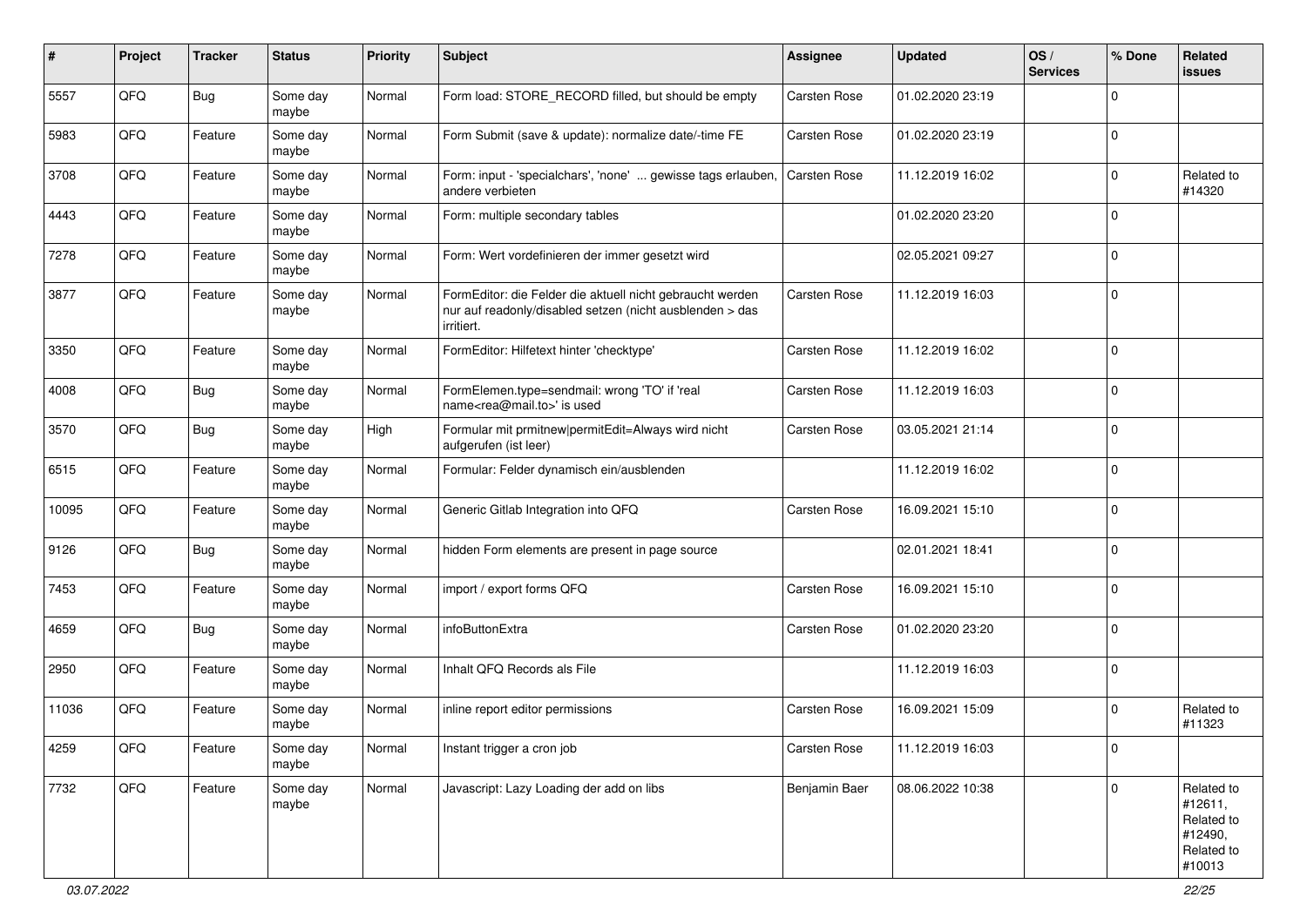| #    | Project | <b>Tracker</b> | <b>Status</b>     | <b>Priority</b> | <b>Subject</b>                                                                                         | <b>Assignee</b> | <b>Updated</b>   | OS/<br><b>Services</b> | % Done      | Related<br><b>issues</b>                    |
|------|---------|----------------|-------------------|-----------------|--------------------------------------------------------------------------------------------------------|-----------------|------------------|------------------------|-------------|---------------------------------------------|
| 1510 | QFQ     | Feature        | Some day<br>maybe | Normal          | jquery von google laden, falls das nicht geht lokal                                                    |                 | 11.12.2019 16:03 |                        | $\mathbf 0$ |                                             |
| 1946 | QFQ     | Feature        | Some day<br>maybe | Normal          | Kontrolle ob der ReadOnly Modus bei den<br>Formularelementen korrekt implementiert ist                 | Carsten Rose    | 11.12.2019 16:03 |                        | $\mathbf 0$ |                                             |
| 3457 | QFQ     | Feature        | Some day<br>maybe | Normal          | LDAP: concat multi values to one single entry                                                          | Carsten Rose    | 11.12.2019 16:02 |                        | 0           |                                             |
| 3617 | QFQ     | Feature        | Some day<br>maybe | Normal          | Load javascripts at bottom                                                                             |                 | 11.12.2019 16:02 |                        | $\mathbf 0$ |                                             |
| 4433 | QFQ     | Feature        | Some day<br>maybe | Normal          | Log when SIP will be destroyed by QFQ for any (security)<br>reason                                     |                 | 01.02.2020 23:20 |                        | $\mathbf 0$ | Related to<br>#4432,<br>Related to<br>#5458 |
| 4439 | QFQ     | Feature        | Some day<br>maybe | Normal          | Log: report all actions fired by an FE Element, incl. the<br>original directive (slaveld, sqllnsert, ) |                 | 01.02.2020 23:20 |                        | $\mathbf 0$ | Related to<br>#4432,<br>Related to<br>#5458 |
| 5852 | QFQ     | Feature        | Some day<br>maybe | Normal          | Logging: mail.log / sql.log - im FE anzeigen und via AJAX<br>aktualisieren                             | Carsten Rose    | 01.02.2020 23:19 |                        | $\mathbf 0$ | Related to<br>#5885                         |
| 4974 | QFQ     | Feature        | Some day<br>maybe | Normal          | Long polling - inform all listening clients of changes                                                 |                 | 11.12.2019 16:02 |                        | $\mathbf 0$ |                                             |
| 5455 | QFQ     | Feature        | Some day<br>maybe | Normal          | Mail Redirects grld abhaengig                                                                          |                 | 01.02.2020 23:20 |                        | $\mathbf 0$ |                                             |
| 2084 | QFQ     | Feature        | Some day<br>maybe | Normal          | Mailto mit encryption: Subrecord                                                                       | Carsten Rose    | 11.12.2019 16:03 |                        | $\mathbf 0$ | Related to<br>#2082                         |
| 4440 | QFQ     | Feature        | Some day<br>maybe | Normal          | Manual.rst: explain how to. expand PHP Session to 4h                                                   |                 | 11.12.2019 16:02 |                        | $\mathbf 0$ |                                             |
| 7104 | QFQ     | Feature        | Some day<br>maybe | Normal          | Manual: hint about escaping if '\r' appears in mail body                                               |                 | 11.12.2019 16:01 |                        | $\mathbf 0$ |                                             |
| 4027 | QFQ     | Feature        | Some day<br>maybe | Normal          | Missing: orange 'check' / 'bullet'                                                                     |                 | 11.12.2019 16:03 |                        | $\mathbf 0$ |                                             |
| 4626 | QFQ     | Feature        | Some day<br>maybe | Normal          | Mobile View: 'classBody=qfq-form-right' makes no sense                                                 |                 | 01.02.2020 23:20 |                        | $\mathbf 0$ |                                             |
| 3646 | QFQ     | Feature        | Some day<br>maybe | Normal          | Moeglichkeit HTML Tags in Reports auszugeben (zu<br>enkodieren: htmlspecialchars)                      |                 | 11.12.2019 16:02 |                        | $\mathbf 0$ | Related to<br>#14320                        |
| 4365 | QFG     | Feature        | Some day<br>maybe | Normal          | Multi Language: new way of config                                                                      | Carsten Rose    | 01.02.2020 23:20 |                        | $\mathsf 0$ |                                             |
| 9579 | QFO     | Feature        | Some day<br>maybe | Normal          | Multiform with Process Row                                                                             | Carsten Rose    | 11.12.2019 16:01 |                        | $\pmb{0}$   |                                             |
| 6084 | QFQ     | Feature        | Some day<br>maybe | Normal          | New escape type: 'D' - convert date                                                                    |                 | 01.02.2020 23:19 |                        | $\pmb{0}$   |                                             |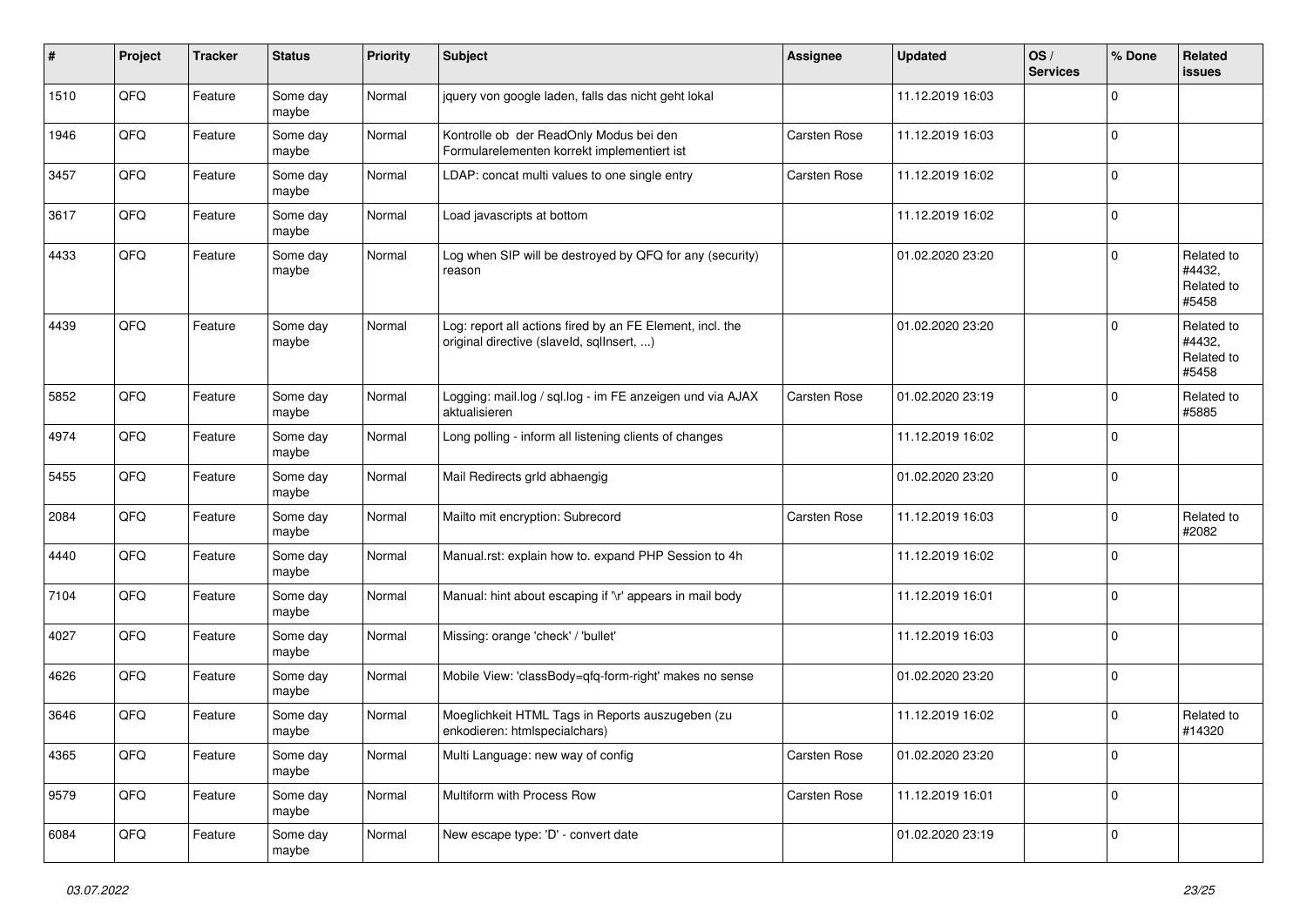| #    | Project | <b>Tracker</b> | <b>Status</b>     | <b>Priority</b> | Subject                                                                                                      | <b>Assignee</b> | <b>Updated</b>   | OS/<br><b>Services</b> | % Done       | <b>Related</b><br><b>issues</b> |
|------|---------|----------------|-------------------|-----------------|--------------------------------------------------------------------------------------------------------------|-----------------|------------------|------------------------|--------------|---------------------------------|
| 4446 | QFQ     | Feature        | Some day<br>maybe | Normal          | New FE get same feldContainerId as last modifed FE                                                           |                 | 01.02.2020 23:20 |                        | $\Omega$     |                                 |
| 7229 | QFQ     | Feature        | Some day<br>maybe | Normal          | New FormElement.type: Button                                                                                 |                 | 01.02.2021 12:32 |                        | $\pmb{0}$    |                                 |
| 4546 | QFQ     | <b>Bug</b>     | Some day<br>maybe | Normal          | NH: SIP storage is destroyed                                                                                 |                 | 01.02.2020 23:20 |                        | $\mathbf 0$  |                                 |
| 3613 | QFQ     | <b>Bug</b>     | Some day<br>maybe | Normal          | note /note unchecked -> note div (col-md) wird weiterhin<br>gerendert                                        | Elias Villiger  | 01.02.2020 23:19 |                        | 100          |                                 |
| 8101 | QFQ     | Feature        | Some day<br>maybe | Normal          | Password hash: support further hashing methods                                                               | Carsten Rose    | 16.09.2021 15:10 |                        | $\mathbf 0$  |                                 |
| 7336 | QFQ     | Feature        | Some dav<br>maybe | Normal          | PDF Upload: disallow PDFs with specific Meta information                                                     | Carsten Rose    | 11.12.2019 16:01 |                        | $\mathbf 0$  |                                 |
| 2063 | QFQ     | <b>Bug</b>     | Some day<br>maybe | Normal          | Pills auf 'inaktiv' setzen falls keine Element auf dem Pill<br>sichtbar sind.                                | Benjamin Baer   | 11.12.2019 16:03 |                        | $\mathbf 0$  | Related to<br>#3752             |
| 3495 | QFQ     | Feature        | Some day<br>maybe | Normal          | Predifined Parameter werden nicht in '+' (add new record)<br>SIP gerendert.                                  |                 | 11.12.2019 16:02 |                        | $\Omega$     |                                 |
| 1253 | QFQ     | Feature        | Some day<br>maybe | Normal          | QF: Colorpicker                                                                                              |                 | 11.12.2019 16:03 |                        | $\mathbf 0$  |                                 |
| 1251 | QFQ     | Feature        | Some day<br>maybe | Normal          | QF: Combo                                                                                                    |                 | 11.12.2019 16:03 |                        | $\mathbf 0$  |                                 |
| 955  | QFQ     | Feature        | Some dav<br>maybe | Normal          | QF: Notizen vor/nach dem Form                                                                                |                 | 01.02.2020 23:20 |                        | $\mathbf 0$  |                                 |
| 1234 | QFQ     | Feature        | Some day<br>maybe | Normal          | QF: Record numbering: Im Grid soll in Spalte 1 optional die<br>laufende Nummer der Records angezeigt werden. |                 | 01.02.2020 23:20 |                        | $\mathbf 0$  |                                 |
| 5160 | QFQ     | Feature        | Some day<br>maybe | Normal          | QFQ collaborative / together.js, ShareJS, y-js, collaborative,                                               |                 | 11.12.2019 16:02 |                        | $\mathbf 0$  |                                 |
| 5389 | QFQ     | Feature        | Some day<br>maybe | Normal          | QFQ Design: Multline label / note                                                                            | Benjamin Baer   | 01.02.2020 23:19 |                        | $\mathbf 0$  |                                 |
| 9024 | QFQ     | <b>Bug</b>     | Some day<br>maybe | Normal          | QFQ Einarbeitung                                                                                             |                 | 01.02.2020 15:56 |                        | $\mathbf 0$  |                                 |
| 1635 | QFQ     | Feature        | Some day<br>maybe | Normal          | QFQ Extension content record: weitere Optionen<br>einblenden.                                                | Carsten Rose    | 11.12.2019 16:03 |                        | $\mathbf{0}$ |                                 |
| 5892 | QFQ     | Feature        | Some day<br>maybe | Normal          | QFQ should use T3 API to manipulate FE GROUP<br>membership                                                   |                 | 01.02.2020 23:20 |                        | $\Omega$     |                                 |
| 3692 | QFQ     | Feature        | Some day<br>maybe | Normal          | QFQ Webseite                                                                                                 | Benjamin Baer   | 11.12.2019 16:02 |                        | $\pmb{0}$    | Related to<br>#5033             |
| 7108 | QFQ     | Feature        | Some day<br>maybe | Normal          | QFQ Wrap Elements                                                                                            |                 | 11.12.2019 16:01 |                        | $\Omega$     |                                 |